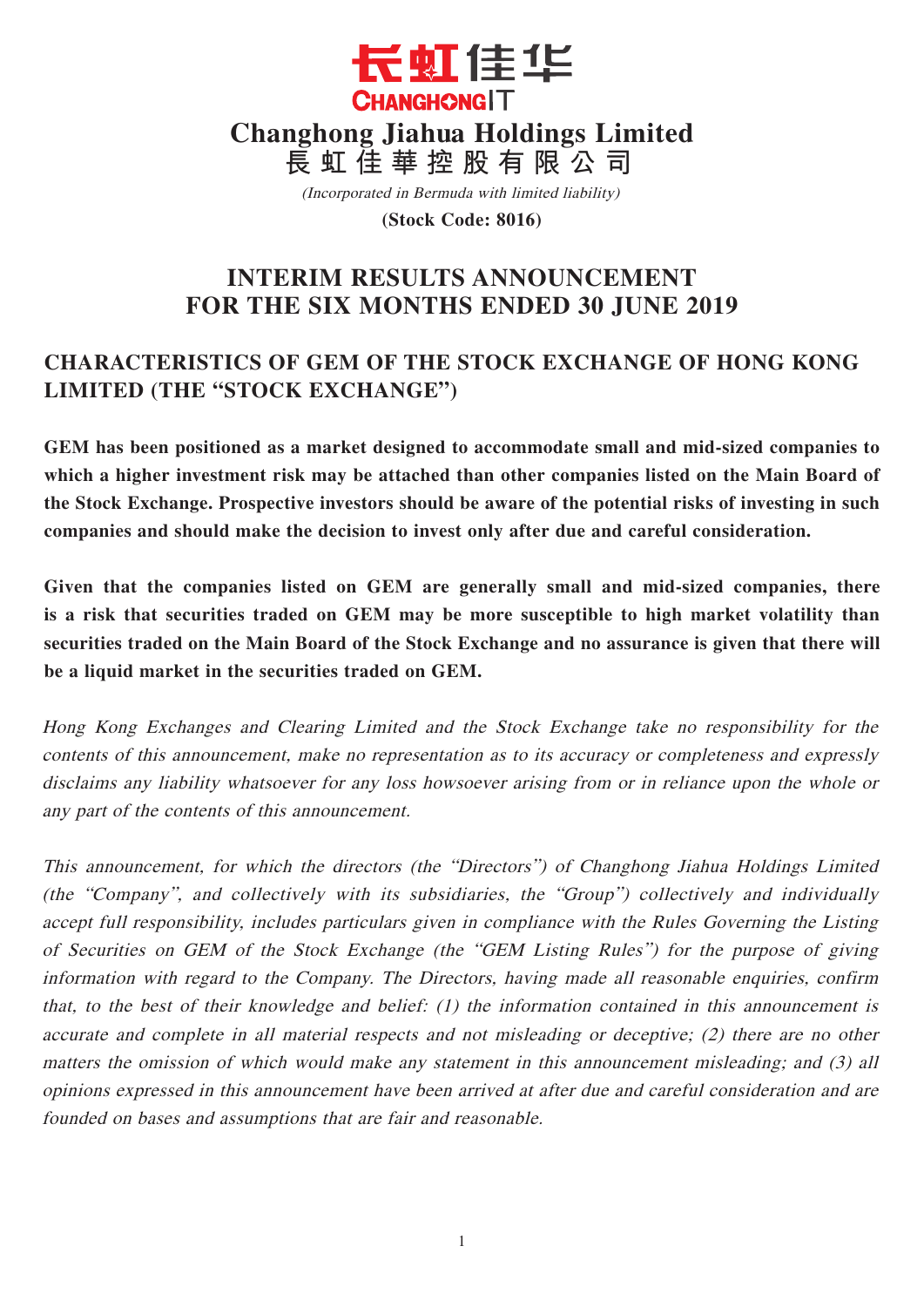## **UNAUDITED INTERIM RESULTS**

The board of directors of the Company (the "Board") is pleased to announce the unaudited condensed consolidated interim results of the Company and its subsidiaries (together, the "Group") for the three months and six months ended 30 June 2019 together with the unaudited comparative figures for the respective corresponding periods in 2018 as follows:

## **CONDENSED CONSOLIDATED STATEMENT OF PROFIT OR LOSS AND OTHER COMPREHENSIVE INCOME**

For the three months and six months ended 30 June 2019

|                                                                                             |                             | For the three months<br>ended 30 June |                 | For the six months<br>ended 30 June |             |
|---------------------------------------------------------------------------------------------|-----------------------------|---------------------------------------|-----------------|-------------------------------------|-------------|
|                                                                                             |                             | 2019                                  | 2018            | 2019                                | 2018        |
|                                                                                             | <b>Notes</b>                | <b>HK\$'000</b>                       | <b>HK\$'000</b> | <b>HK\$'000</b>                     | HK\$'000    |
|                                                                                             |                             | (Unaudited)                           | (Unaudited)     | (Unaudited)                         | (Unaudited) |
| Revenue                                                                                     | $\mathcal{L}_{\mathcal{L}}$ | 6,396,153                             | 5,037,742       | 13,021,444                          | 10,266,649  |
| Cost of sales                                                                               |                             | (6, 184, 347)                         | (4,826,143)     | (12, 577, 941)                      | (9,863,543) |
| Gross profit                                                                                |                             | 211,806                               | 211,599         | 443,503                             | 403,106     |
| Other income                                                                                |                             | 19,598                                | 6,950           | 28,867                              | 10,189      |
| Research and development expenses                                                           |                             | (1,670)                               | (5,713)         | (4,138)                             | (11,216)    |
| Administrative expenses<br>Impairment loss on                                               |                             | (36, 813)                             | (29, 293)       | (65,346)                            | (55,261)    |
| trade receivables, net                                                                      |                             | (4,241)                               | (576)           | (5, 454)                            | (4,578)     |
| Exchange (loss) gain, net                                                                   |                             | (3,057)                               | (4,591)         | 102                                 | (97)        |
| Distribution and selling expenses                                                           |                             | (77, 034)                             | (60, 016)       | (135, 592)                          | (127,308)   |
| Finance cost                                                                                |                             | (21, 663)                             | (12,755)        | (47, 824)                           | (22, 499)   |
| <b>Profit from operation</b>                                                                |                             | 86,926                                | 105,605         | 214,118                             | 192,336     |
| Income tax expense                                                                          | 4<br>5                      | (18, 575)                             | (30,657)        | (51,063)                            | (56, 188)   |
| Profit for the period                                                                       |                             | 68,351                                | 74,948          | 163,055                             | 136,148     |
| Profit for the period attributed to<br>owners of the Company                                |                             | 68,351                                | 74,948          | 163,055                             | 136,148     |
| Other comprehensive (expense)<br>income                                                     |                             |                                       |                 |                                     |             |
| Item that will not be reclassified to<br>profit or loss                                     |                             |                                       |                 |                                     |             |
| Exchange differences arising from<br>translation of consolidated<br>financial statements to |                             |                                       |                 |                                     |             |
| presentation                                                                                |                             | (53,361)                              | (99, 781)       | (7, 423)                            | (19,271)    |
| Total comprehensive income for                                                              |                             |                                       |                 |                                     |             |
| the period attributable to owners of                                                        |                             |                                       |                 |                                     |             |
| the Company                                                                                 |                             | 14,990                                | (24, 833)       | 155,632                             | 116,877     |
| <b>Earnings per share</b>                                                                   |                             |                                       |                 |                                     |             |
| Basic and diluted (HK cents)                                                                | 6                           | 2.66                                  | 2.92            | 6.34                                | 5.30        |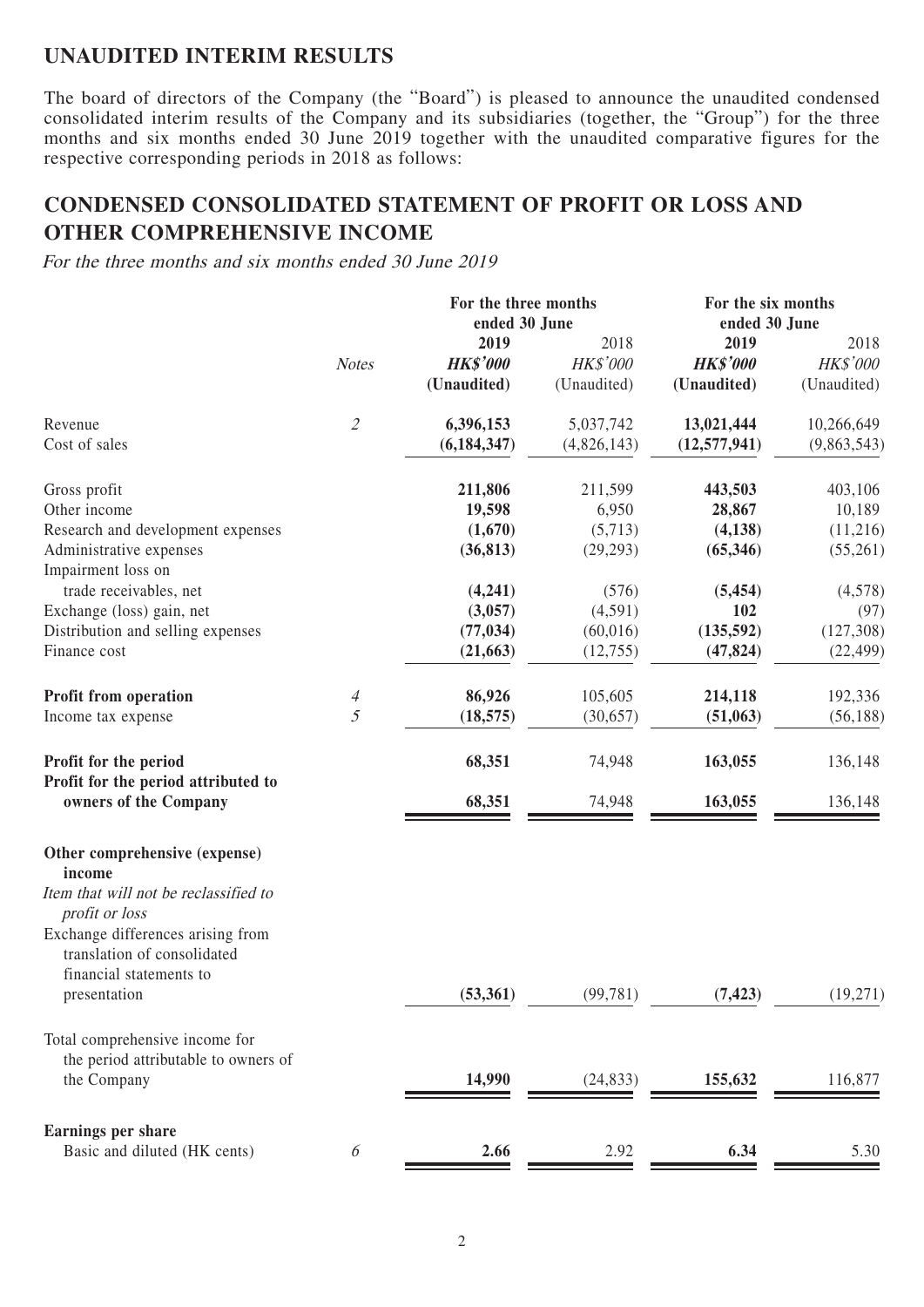# **CONDENSED CONSOLIDATED STATEMENT OF FINANCIAL POSITION**

As at 30 June 2019

|                                                                   |              | 30 June<br>2019                | 31 December<br>2018   |
|-------------------------------------------------------------------|--------------|--------------------------------|-----------------------|
|                                                                   | <b>Notes</b> | <b>HK\$'000</b><br>(Unaudited) | HK\$'000<br>(Audited) |
| <b>NON-CURRENT ASSETS</b>                                         |              |                                |                       |
| Plant and equipment                                               |              | 20,870                         | 23,809                |
| Intangible assets<br>Financial asset at fair value through        |              | 36,165                         | 35,903                |
| profit or loss                                                    |              | 31,261                         | 31,386                |
| Right-of-use assets                                               |              | 6,385                          |                       |
|                                                                   |              | 94,681                         | 91,098                |
| <b>CURRENT ASSETS</b>                                             |              |                                |                       |
| Inventories                                                       |              | 2,072,055                      | 2,337,668             |
| Trade receivables<br>Bills receivable at fair value through other | $\mathcal I$ | 2,580,581                      | 1,413,953             |
| comprehensive income                                              |              | 89,421                         | 273,218               |
| Prepayments, deposits and other receivables                       |              | 131,778                        | 88,100                |
| Amounts due from related companies                                |              | 5,667                          | 7,543                 |
| Trade deposits paid                                               |              | 379,128                        | 649,981               |
| Structure bank deposits<br>Pledged bank deposits                  |              | 456,221                        | 672,221<br>179,107    |
| Bank balances and cash                                            |              | 431,140                        | 334,240               |
|                                                                   |              | 6,145,991                      | 5,956,031             |
| <b>CURRENT LIABILITIES</b>                                        |              |                                |                       |
| Trade and bills payables                                          | 8            | 2,630,669                      | 2,807,980             |
| Other payables                                                    |              | 223,656                        | 246,875               |
| Tax payable                                                       |              | 18,773                         | 22,061                |
| <b>Borrowings</b>                                                 | 9            | 1,340,170                      | 880,466               |
| Amount due to related companies<br>Contract liabilities           |              | 33,880<br>179,002              | 6,698<br>347,231      |
|                                                                   |              | 4,426,150                      | 4,311,311             |
| <b>NET CURRENT ASSETS</b>                                         |              | 1,719,841                      | 1,644,720             |
| TOTAL ASSET LESS CURRENT LIABILITIES                              |              | 1,814,522                      | 1,735,818             |
| <b>NON-CURRENT LIABILITIES</b>                                    |              |                                |                       |
| Government grants                                                 |              | 2,582                          | 2,577                 |
| Lease liability                                                   |              | 183                            |                       |
| <b>NET ASSETS</b>                                                 |              | 1,811,757                      | 1,733,241             |
| <b>CAPITAL AND RESERVES</b>                                       |              |                                |                       |
| Share capital                                                     |              | 36,366                         | 36,366                |
| Convertible preference shares                                     |              | 27,897                         | 27,897                |
| Reserves                                                          |              | 1,747,494                      | 1,668,978             |
| <b>TOTAL EQUITY</b>                                               |              | 1,811,757                      | 1,733,241             |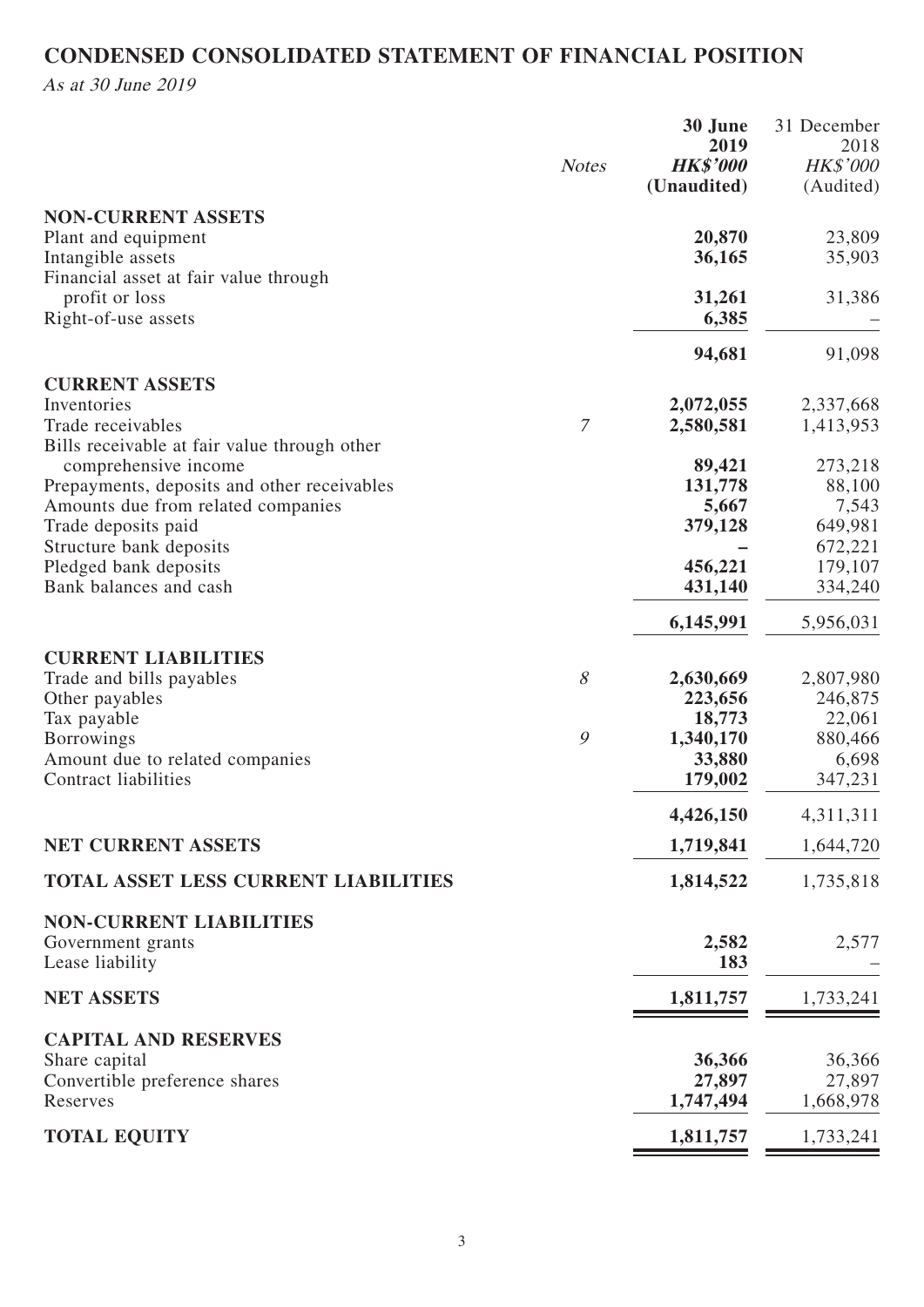# **CONDENSED CONSOLIDATED STATEMENT OF CHANGES IN EQUITY**

For the six months ended 30 June 2019

|                                                         | For the six months |                 |  |
|---------------------------------------------------------|--------------------|-----------------|--|
|                                                         | ended 30 June      |                 |  |
|                                                         | 2019               | 2018            |  |
|                                                         | <b>HK\$'000</b>    | <b>HK\$'000</b> |  |
|                                                         | (Unaudited)        | (Unaudited)     |  |
| As at 1 January                                         | 1,733,241          | 1,636,245       |  |
| Dividend payment                                        | (77, 116)          | (77, 116)       |  |
| Decrease in exchange differences arising on translation | (7, 423)           | (19,271)        |  |
| Net profit for the period attributable to shareholders  | 163,055            | 136,148         |  |
| As at 30 June                                           | 1,811,757          | 1,676,006       |  |

## **CONDENSED CONSOLIDATED STATEMENT OF CASH FLOW**

For the six months ended 30 June 2019

|                                                      | For the six months |                 |
|------------------------------------------------------|--------------------|-----------------|
|                                                      | ended 30 June      |                 |
|                                                      | 2019               | 2018            |
|                                                      | <b>HK\$'000</b>    | <b>HK\$'000</b> |
|                                                      | (Unaudited)        | (Unaudited)     |
| Net cash used in operating activities                | (1,559,438)        | (1,216,278)     |
| Net cash from (used in) investing activities         | 383,832            | (87,511)        |
| Net cash generated from financing activities         | 1,272,506          | 1,055,944       |
| Net increase (decrease) in cash and cash equivalents | 96,900             | (247, 845)      |
| Cash and cash equivalents at beginning of the period | 334,240            | 467,245         |
| Cash and cash equivalents at end of the period       | 431,140            | 219,400         |
| Analysis of cash and cash equivalents                |                    |                 |
| Bank and cash balances                               | 431,140            | 219,400         |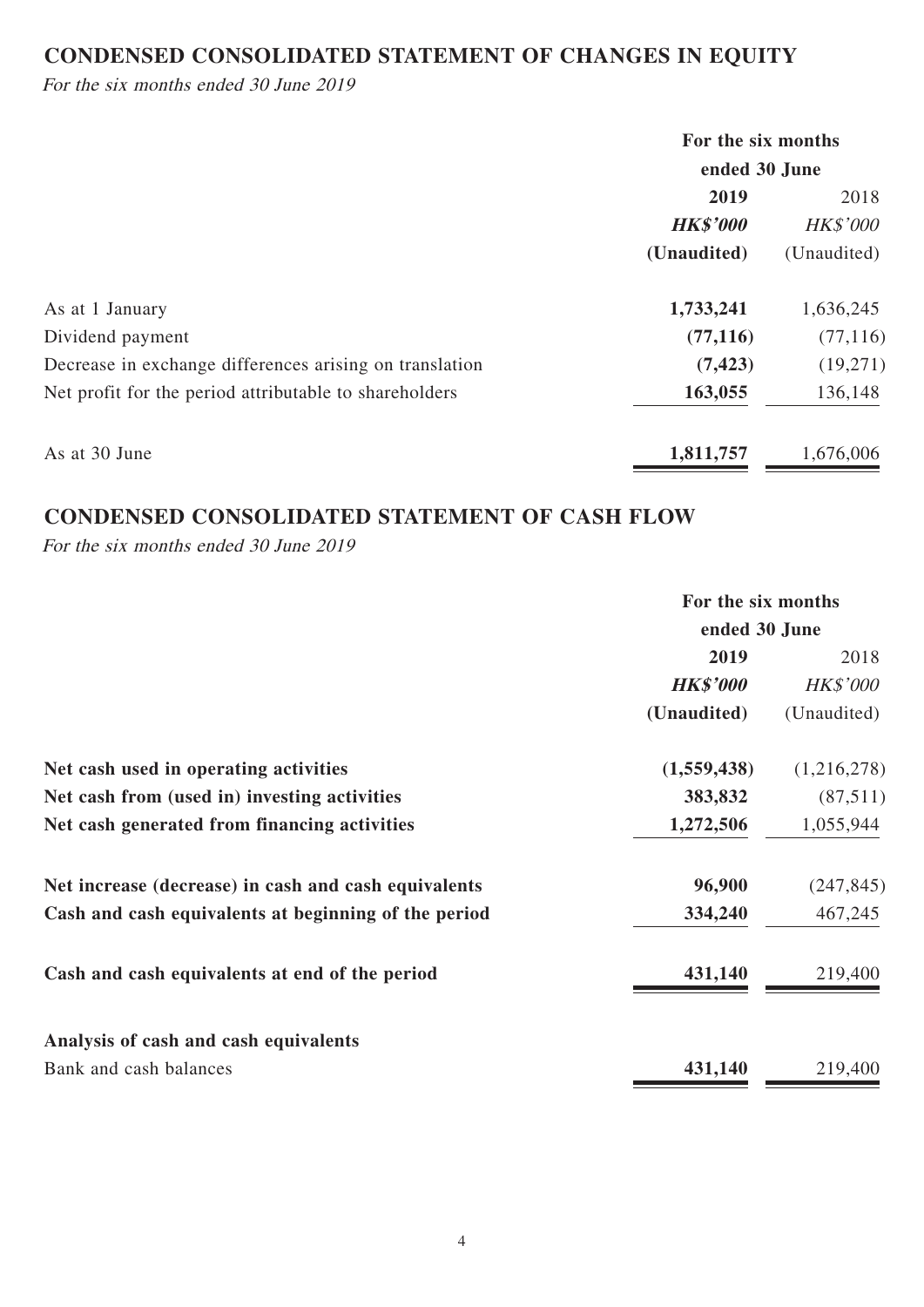# **NOTES TO THE CONDENSED CONSOLIDATED INTERIM FINANCIAL STATEMENTS**

For the six months ended 30 June 2019

### **1. BASIS OF PREPARATION**

The unaudited condensed consolidated financial statements have been prepared in accordance with Hong Kong Accounting Standards 34 ("HKAS 34") Interim Financial Reporting issued by the Hong Kong Institute of Certified Public Accountants (the "HKICPA"). In addition, these financial statements include applicable disclosures required by the Chapter 18 of GEM Listing Rules and by the Hong Kong Companies Ordinance.

The unaudited condensed consolidated results for the six months ended 30 June 2019 have not been reviewed or audited by the external auditors of the Company but have been reviewed by the audit committee of the Company.

The accounting policies adopted are consistent with those followed in the preparation of the Group's annual consolidated financial statements for the year ended 31 December 2018 (the "2018 Consolidated Financial Statements"), except for the amendments and interpretations of HKFRSs (the "New HKFRSs") issued by HKICPA which have become effective in this period as detailed in the notes of the 2018 Consolidated Financial Statements.

### **1.1 Impacts and changes in accounting policies of application on HKFRS 16 Leases**

The Group has applied HKFRS 16 for the first time in the current interim period. HKFRS 16 superseded HKAS 17 Leases ("HKAS 17"), and the related interpretations.

### **1.1.1 Key changes in accounting policies resulting from application of HKFRS 16**

The Group applied the following accounting policies in accordance with the transition provisions of HKFRS 16.

### **Definition of a lease**

A contract is, or contains, a lease if the contract conveys the right to control the use of an identified asset for a period of time in exchange for consideration.

For contracts entered into or modified on or after the date of initial application, the Group assesses whether a contract is or contains a lease based on the definition under HKFRS 16 at inception or modification date. Such contract will not be reassessed unless the terms and conditions of the contract are subsequently changed.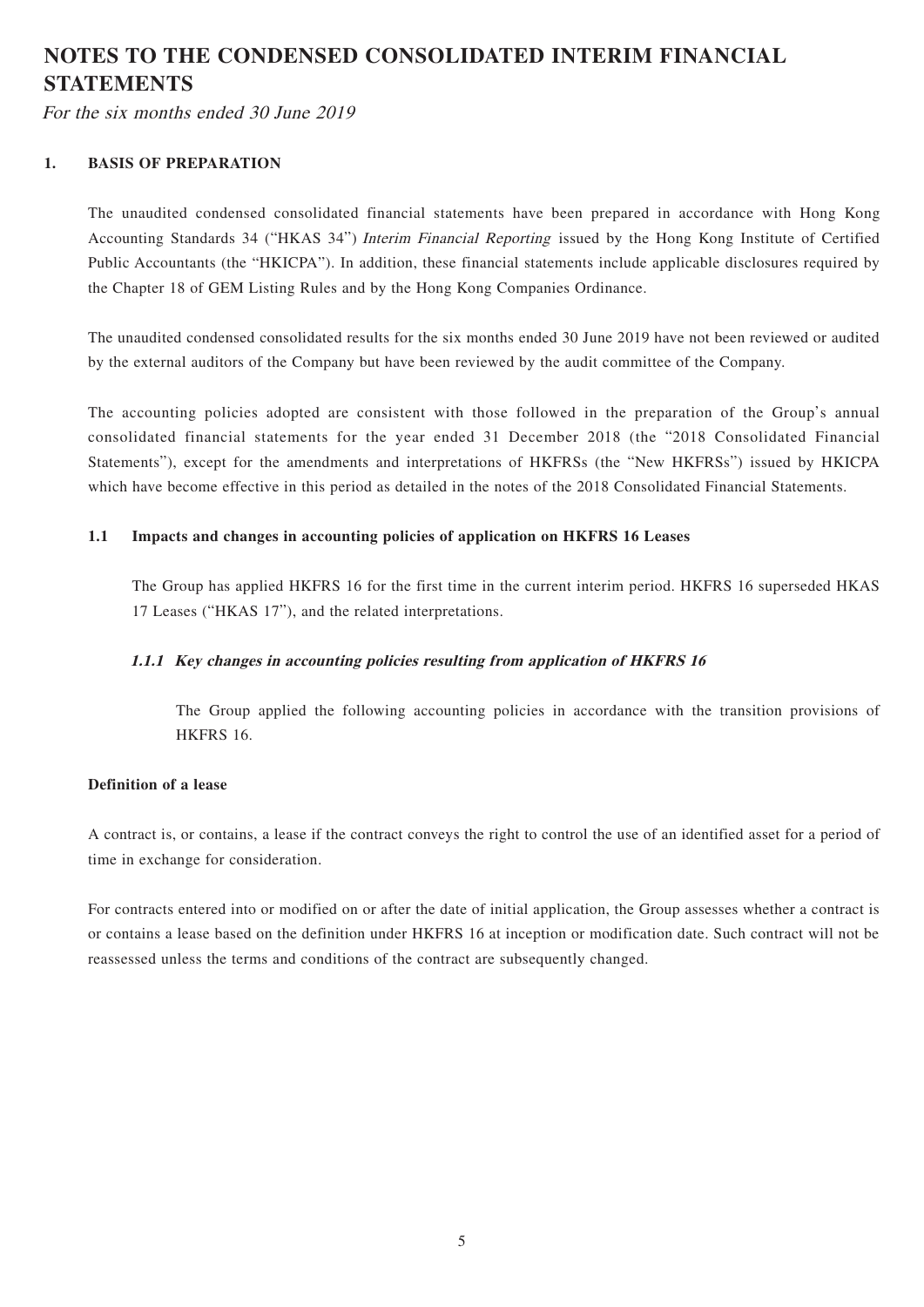#### **As a lessee**

#### **Short-term leases and leases of low-value assets**

The Group applies the short-term lease recognition exemption to leases that have a lease term of 12 months or less from the commencement date and do not contain a purchase option. It also applies the recognition exemption for lease of low-value assets. Lease payments on short-term leases and leases of low-value assets are recognised as expense on a straight-line basis over the lease term.

#### Right-of-use assets

Except for short-term leases and leases of low value assets, the Group recognises right-of-use assets at the commencement date of the lease (i.e. the date the underlying asset is available for use). Right-of-use assets are measured at cost, less any accumulated depreciation and impairment losses, and adjusted for any remeasurement of lease liabilities.

The cost of right-of-use asset includes:

- the amount of the initial measurement of the lease liability;
- any lease payments made at or before the commencement date, less any lease incentives received;
- any initial direct costs incurred by the Group; and
- an estimate of costs to be incurred by the Group in dismantling and removing the underlying assets, restoring the site on which it is located or restoring the underlying asset to the condition required by the terms and conditions of the lease.

Right-of-use assets in which the Group is reasonably certain to obtain ownership of the underlying leased assets at the end of the lease term is depreciated from commencement date to the end of the useful life. Otherwise, right-of-use assets are depreciated on a straight-line basis over the shorter of its estimated useful life and the lease term.

The Group presents right-of-use assets as a separate line item on the consolidated statement of financial position.

#### Lease liabilities

At the commencement date of a lease, the Group recognizes and measures the lease liability at the present value of lease payments that are unpaid at that date. In calculating the present value of lease payments, the Group uses the incremental borrowing rate at the lease commencement date if the interest rate implicit in the lease is not readily determinable.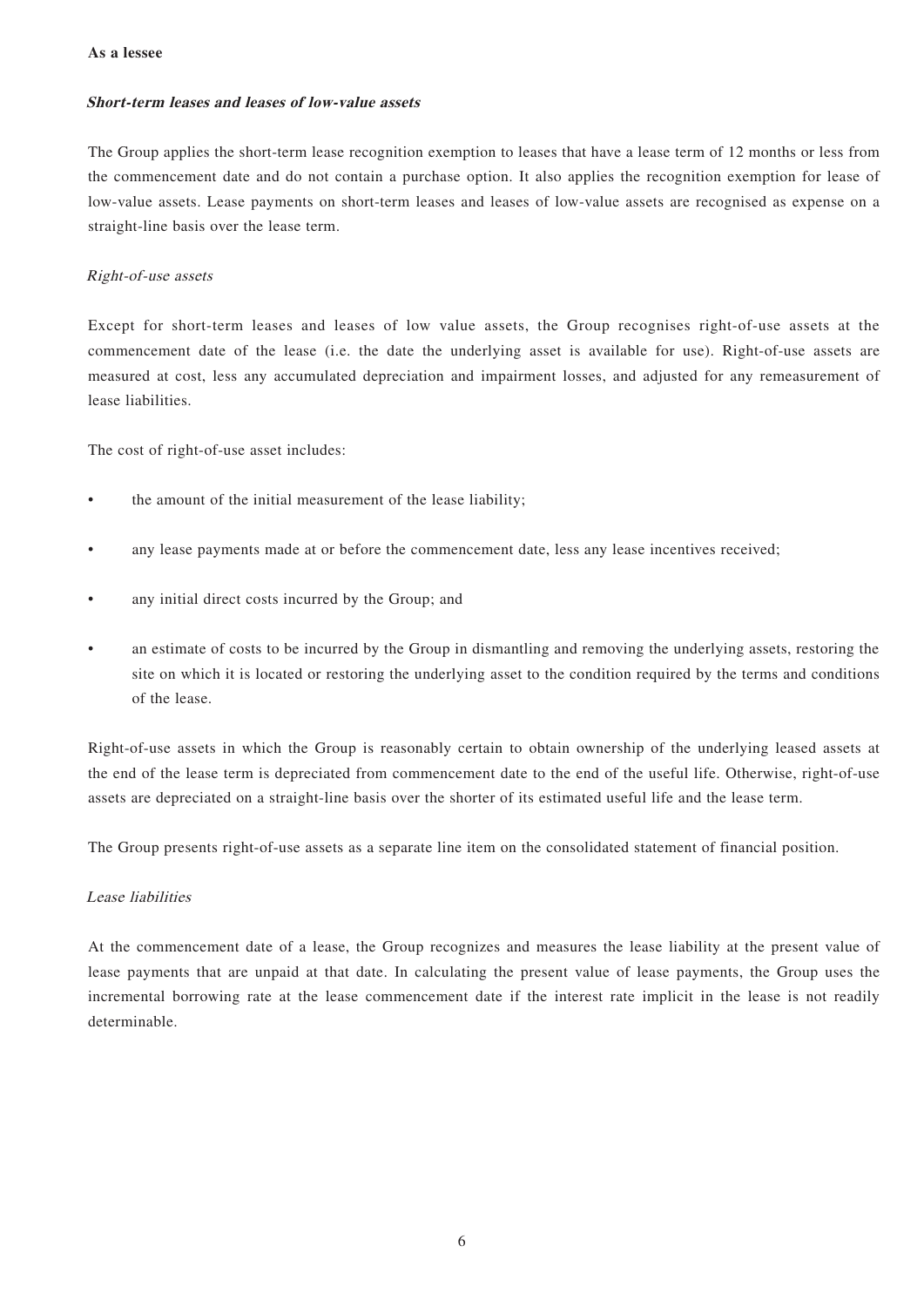The lease payments include:

- fixed payments (including in-substance fixed payments) less any lease incentives receivable;
- variable lease payments that depend on an index or a rate;
- amounts expected to be paid under residual value guarantees;
- the exercise price of a purchase option reasonably certain to be exercised by the Group; and
- payments of penalties for terminating a lease, if the lease term reflects the Group exercising the option to terminate.

After the commencement date, lease liabilities are adjusted by interest accretion and lease payments.

The Group remeasures lease liabilities (and makes a corresponding adjustment to the related right-of-use assets) whenever:

- the lease term has changed or there is a change in the assessment of exercise of a purchase option, in which case the related lease liability is remeasured by discounting the revised lease payments using a revised discount rate at the date of reassessment.
- the lease payments change due to changes in market rental rates following a market rent review/expected payment under a guaranteed residual value, in which cases the related lease liability is remeasured by discounting the revised lease payments using the initial discount rate.

### Lease modifications

The Group accounts for a lease modification as a separate lease if:

- the modification increases the scope of the lease by adding the right to use one or more underlying assets; and
- the consideration for the leases increases by an amount commensurate with the stand-alone price for the increase in scope and any appropriate adjustments to that stand-alone price to reflect the circumstances of the particular contract.

For a lease modification that is not accounted for as a separate lease, the Group remeasures the lease liability based on the lease term of the modified lease by discounting the revised lease payments using a revised discount rate at the effective date of the modification.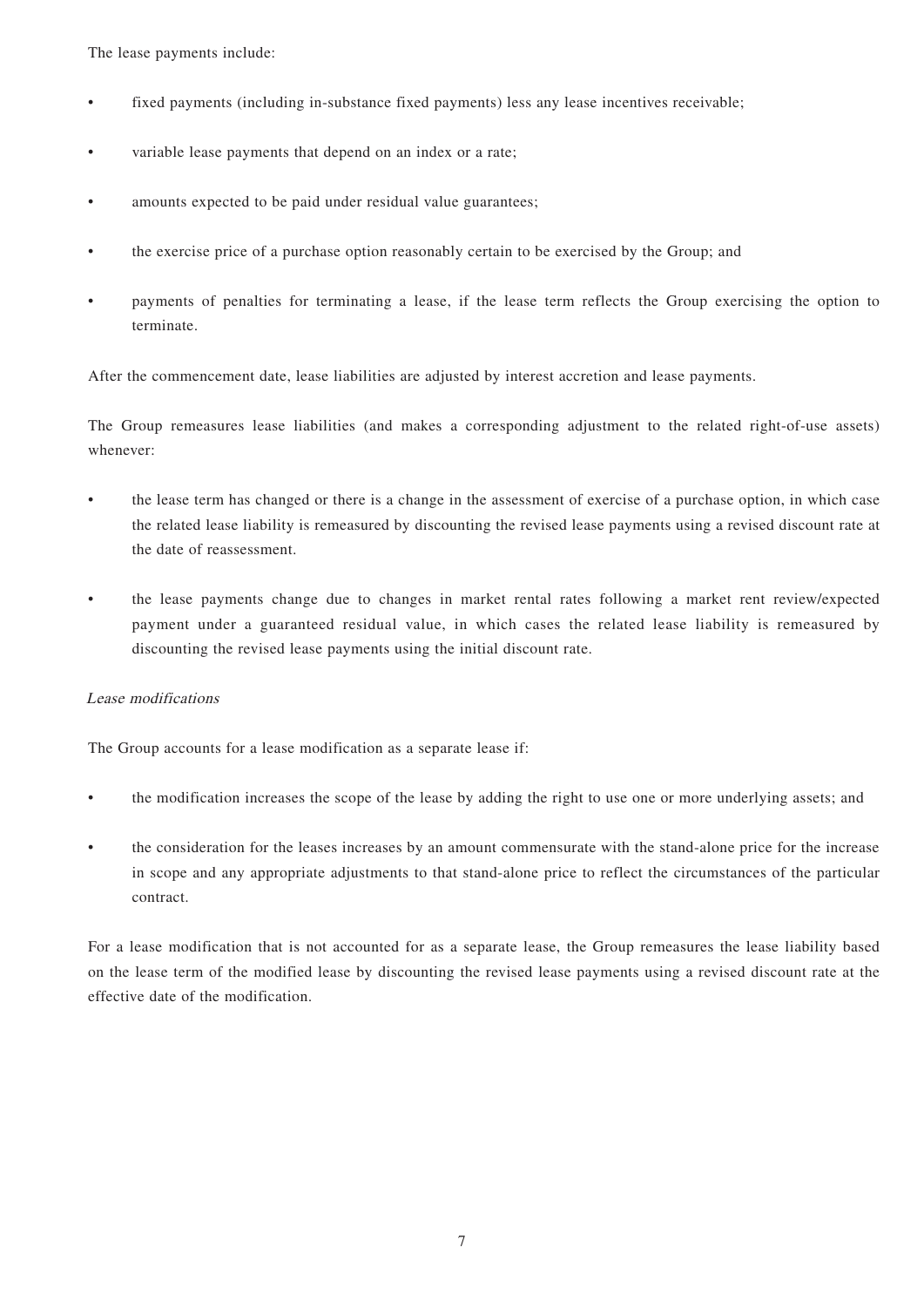### **1.1.2 Transition and summary of effects arising from initial application of HKFRS 16**

### **Definition of a lease**

The Group has elected the practical expedient to apply HKFRS 16 to contracts that were previously identified as leases applying HKAS 17 and HK(IFRIC)-Int 4 Determining whether an Arrangement contains a Lease and not apply this standards to contracts that were not previously identified as containing a lease. Therefore, the Group has not reassessed contracts which already existed prior to the date of initial application.

For contracts entered into or modified on or after 1 January 2019, the Group applies the definition of a lease in accordance with the requirements set out in HKFRS 16 in assessing whether a contract contains a lease.

#### **As a lessee**

The Group has applied HKFRS 16 retrospectively with the cumulative effect recognised at the date of initial application, 1 January 2019. Any difference at the date of initial application is recognised in the opening retained profits and comparative information has not been restated.

When applying the modified retrospective approach under HKFRS 16 at transition, the Group applied the following practical expedients to leases previously classified as operating leases under HKAS 17, on lease-by-lease basis, to the extent relevant to the respective lease contracts:

- i. elected not to recognise right-of-use assets and lease liabilities for leases with lease term ends within 12 months of the date of initial application;
- ii. excluded initial direct costs from measuring the right-of-use assets at the date of initial application;
- iii. applied a single discount rate to a portfolio of leases with a similar remaining terms for similar class of underlying assets in similar economic environment;
- iv. used hindsight based on facts and circumstances as at date of initial application in determining the lease term for the Group's leases with extension and termination options.

On transition, the Group has made the following adjustments upon application of HKFRS 16:

The Group recognised lease liabilities of HK\$9,778,164 and right-of-use assets of HK\$9,778,164 at 1 January 2019.

When recognising the lease liabilities for leases previously classified as operating leases, the Group has applied incremental borrowing rates of the relevant group entities at the date of initial application. The weighted average lessee's incremental borrowing rate applied is 4.75%.

The Group has not early adopted any other standard, amendment or interpretation that has been issued but is not yet effective.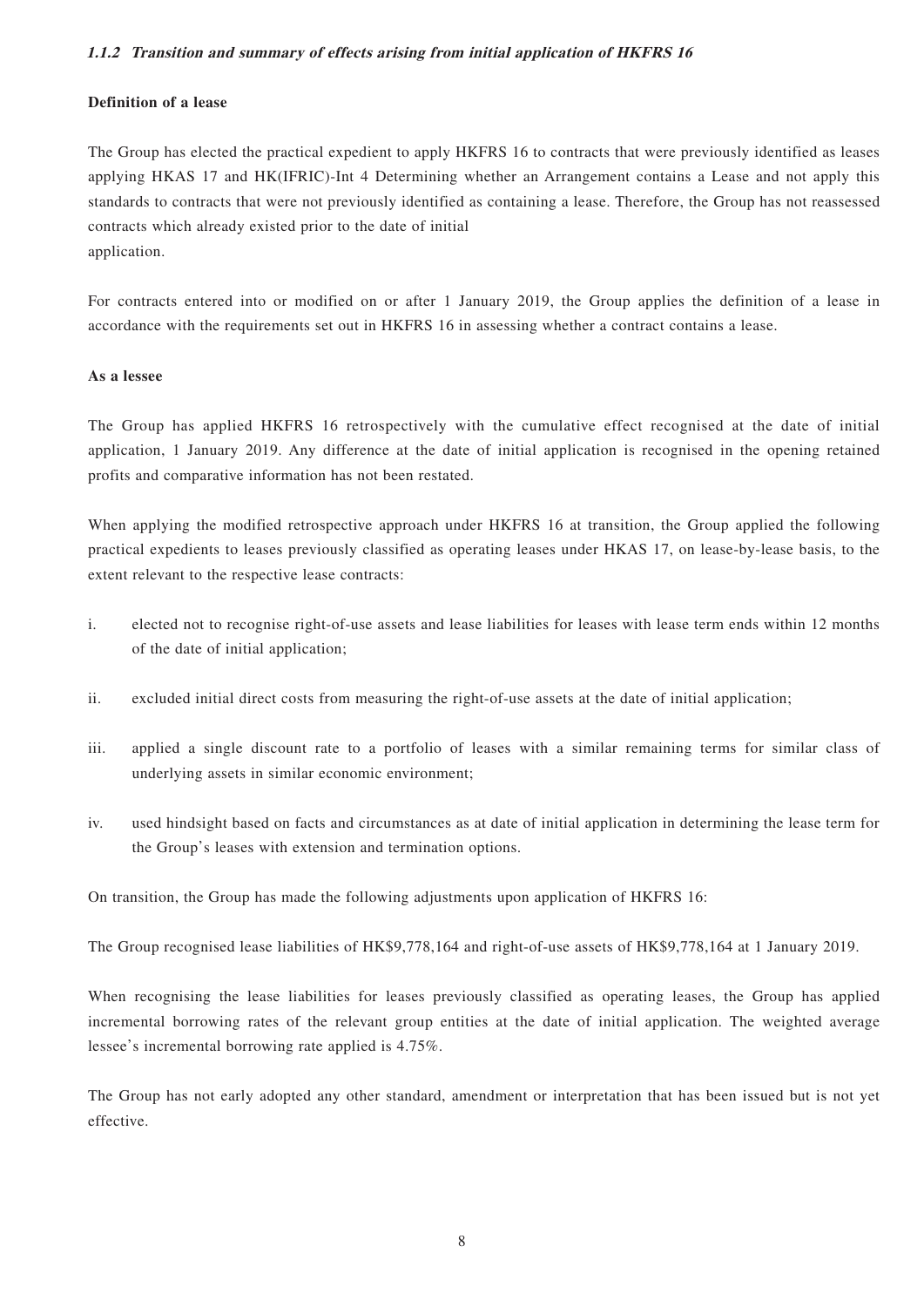### **2. REVENUE**

The principal activities of the Group are the provision of professional integrated information technology ("IT") solutions and services, and distribution of IT corporate products, digital products, own brand products and related parts and components.

Revenue represents net amount received and receivable for the sale of different types of IT products, self developed products provision of professional integrated IT solutions and services net of corresponding sales related taxes and rebate. The amounts of each significant category of revenue recognised in revenue for the six months ended 30 June 2019 and 2018 are as follows:

|                             | For the six months<br>ended 30 June |             |  |
|-----------------------------|-------------------------------------|-------------|--|
|                             |                                     |             |  |
|                             | 2019                                | 2018        |  |
|                             | <b>HK\$'000</b>                     | HK\$'000    |  |
|                             | (Unaudited)                         | (Unaudited) |  |
| Revenue                     |                                     |             |  |
| <b>IT Consumer Products</b> | 5,437,385                           | 5,301,492   |  |
| IT Corporate Products       | 3,657,271                           | 3,233,507   |  |
| Others                      | 3,926,788                           | 1,731,650   |  |
|                             | 13,021,444                          | 10,266,649  |  |

### **3. SEGMENT INFORMATION**

Information reported to the executive Directors or management of the Company, being the chief operating decision maker (the "CODM"), for the purposes of resource allocation and assessment of segment performance focuses on types of goods or services delivered or provided.

The Group's reportable and operating segments under HKFRS 8 are as follows:

- (a) IT Consumer Products distribution of IT consumer products which include mainly personal computers ("PC"), digital products and IT accessories.
- (b) IT Corporate Products distribution of IT corporate products which include mainly storage products, minicomputers, networking products, personal computer servers, intelligent building management system ("IBMS") products and unified communication and contact centre ("UC  $& CC$ ") products.
- (c) Others distribution of smartphones and development of its own brand products. The own brand products include but not limited to intelligent terminal products and services, mobile location-based service ("LBS") products and provision of professional integrated IT solutions and services.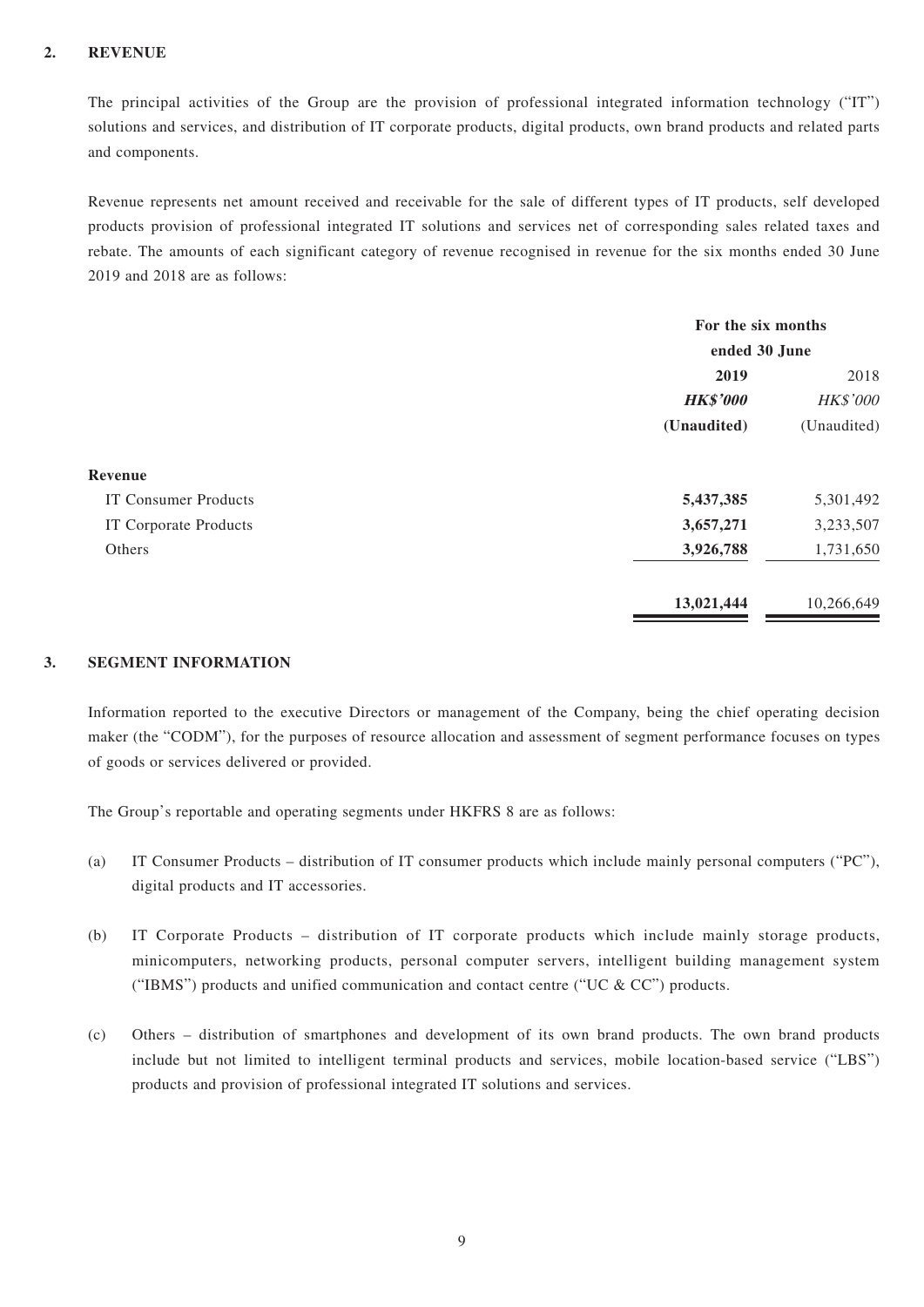Segment profit represents the profit earned by each segment without allocation of other income, finances cost as well as unallocated head office and corporate expenses. The measure reported to the CODM for the purposes of resource allocation and performance assessment.

The following is an analysis of the Group's revenue and results by reportable and operating segment for the six months ended 30 June 2019 and 2018:

|                                   |                                                                     |                                                                      | For the six months ended 30 June 2019           |                                                |
|-----------------------------------|---------------------------------------------------------------------|----------------------------------------------------------------------|-------------------------------------------------|------------------------------------------------|
|                                   | IT<br>Consumer<br><b>Products</b><br><b>HK\$'000</b><br>(Unaudited) | IT<br>Corporate<br><b>Products</b><br><b>HK\$'000</b><br>(Unaudited) | <b>Others</b><br><b>HK\$'000</b><br>(Unaudited) | <b>Total</b><br><b>HK\$'000</b><br>(Unaudited) |
| Revenue                           |                                                                     |                                                                      |                                                 |                                                |
| External sales                    | 5,437,385                                                           | 3,657,271                                                            | 3,926,788                                       | 13,021,444                                     |
| <b>Segment profit</b>             | 122,091                                                             | 159,275                                                              | 21,091                                          | 302,457                                        |
| Other income                      |                                                                     |                                                                      |                                                 | 28,867                                         |
| Finance costs                     |                                                                     |                                                                      |                                                 | (47, 824)                                      |
| Research and development expenses |                                                                     |                                                                      |                                                 | (4, 138)                                       |
| Administrative expenses           |                                                                     |                                                                      |                                                 | (65, 346)                                      |
| Exchange gain, net                |                                                                     |                                                                      |                                                 | 102                                            |
| Profit before tax                 |                                                                     |                                                                      |                                                 | 214,118                                        |
|                                   |                                                                     |                                                                      | For the six months ended 30 June 2018           |                                                |
|                                   | IT                                                                  | IT                                                                   |                                                 |                                                |
|                                   | Consumer                                                            | Corporate                                                            |                                                 |                                                |
|                                   | Products                                                            | Products                                                             | Others                                          | Total                                          |
|                                   | HK\$'000                                                            | HK\$'000                                                             | HK\$'000                                        | HK\$'000                                       |
|                                   | (Unaudited)                                                         | (Unaudited)                                                          | (Unaudited)                                     | (Unaudited)                                    |
| Revenue                           |                                                                     |                                                                      |                                                 |                                                |
| External sales                    | 5,301,492                                                           | 3,233,507                                                            | 1,731,650                                       | 10,266,649                                     |

| Segment profit                    | 111,561 | 145,866 | 13.793 | 271,220   |
|-----------------------------------|---------|---------|--------|-----------|
|                                   |         |         |        |           |
| Other income                      |         |         |        | 10,189    |
| Finance costs                     |         |         |        | (22, 499) |
| Research and development expenses |         |         |        | (11,216)  |
| Administrative expenses           |         |         |        | (55,261)  |
| Exchange loss, net                |         |         |        | (97)      |
|                                   |         |         |        |           |
| Profit before tax                 |         |         |        | 192,336   |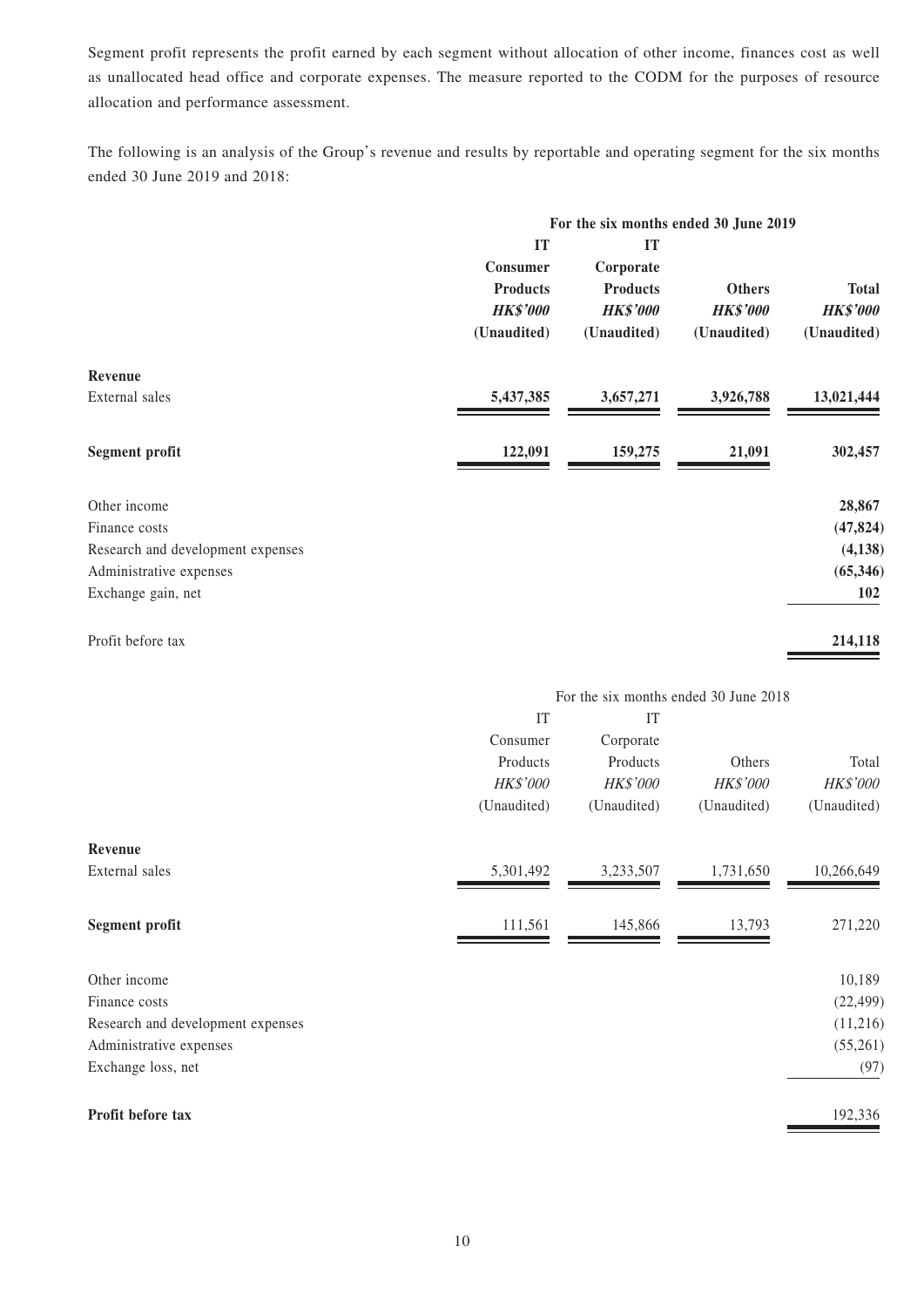#### **Geographical information**

The following provides an analysis of the Group's sales by geographical market for the six months ended 30 June 2019 and 2018, based on the origin of the goods:

|                |                 | For the six months |  |
|----------------|-----------------|--------------------|--|
|                | ended 30 June   |                    |  |
|                | 2019            | 2018               |  |
|                | <b>HK\$'000</b> | HK\$'000           |  |
|                | (Unaudited)     | (Unaudited)        |  |
| Mainland China | 12,945,257      | 10,168,612         |  |
| Other regions  | 76,187          | 98,037             |  |
|                | 13,021,444      | 10,266,649         |  |

### **4. PROFIT FROM OPERATION**

The Group's profit from operation has been arrived at after charging for the six months ended 30 June 2019 and 2018:

|                                              | For the six months<br>ended 30 June |             |  |
|----------------------------------------------|-------------------------------------|-------------|--|
|                                              |                                     |             |  |
|                                              | 2019                                |             |  |
|                                              | <b>HK\$'000</b><br><b>HK\$'000</b>  |             |  |
|                                              | (Unaudited)                         | (Unaudited) |  |
| Cost of inventories recognized as an expense | 12,572,978                          | 9,861,821   |  |
| Depreciation of property plant and equipment | 1,176                               | 1,503       |  |
| Depreciation of right-of-use assets          | 3,579                               |             |  |
| Staff cost including directors' emolument    |                                     |             |  |
| - Salary and related staff cost              | 121,695                             | 101,708     |  |
| - Retirement benefits scheme contribution    | 10,314                              | 10,566      |  |
| Exchange gain(loss), net                     | 102                                 | (97)        |  |

### **5. INCOME TAX EXPENSE**

Pursuant to the rules and regulations of the Bermuda, the Company is not subject to any income tax in the Bermuda.

On 21 March 2018, the Hong Kong Legislative Council passed The Inland Revenue (Amendment) (No. 7) Bill 2017 (the "Bill") which introduces the two-tiered profits tax rates regime. The Bill was signed into law on 28 March 2018 and was gazetted on the following day. Under the two-tiered profits tax rates regime, the first HK\$2,000,000 of profits of the qualifying group entity will be taxed at 8.25%, and profits above HK\$2,000,000 will be taxed at 16.5%. The profits of group entities not qualifying for the two-tiered profits tax rates regime will continue to be taxed at a flat rate of 16.5%.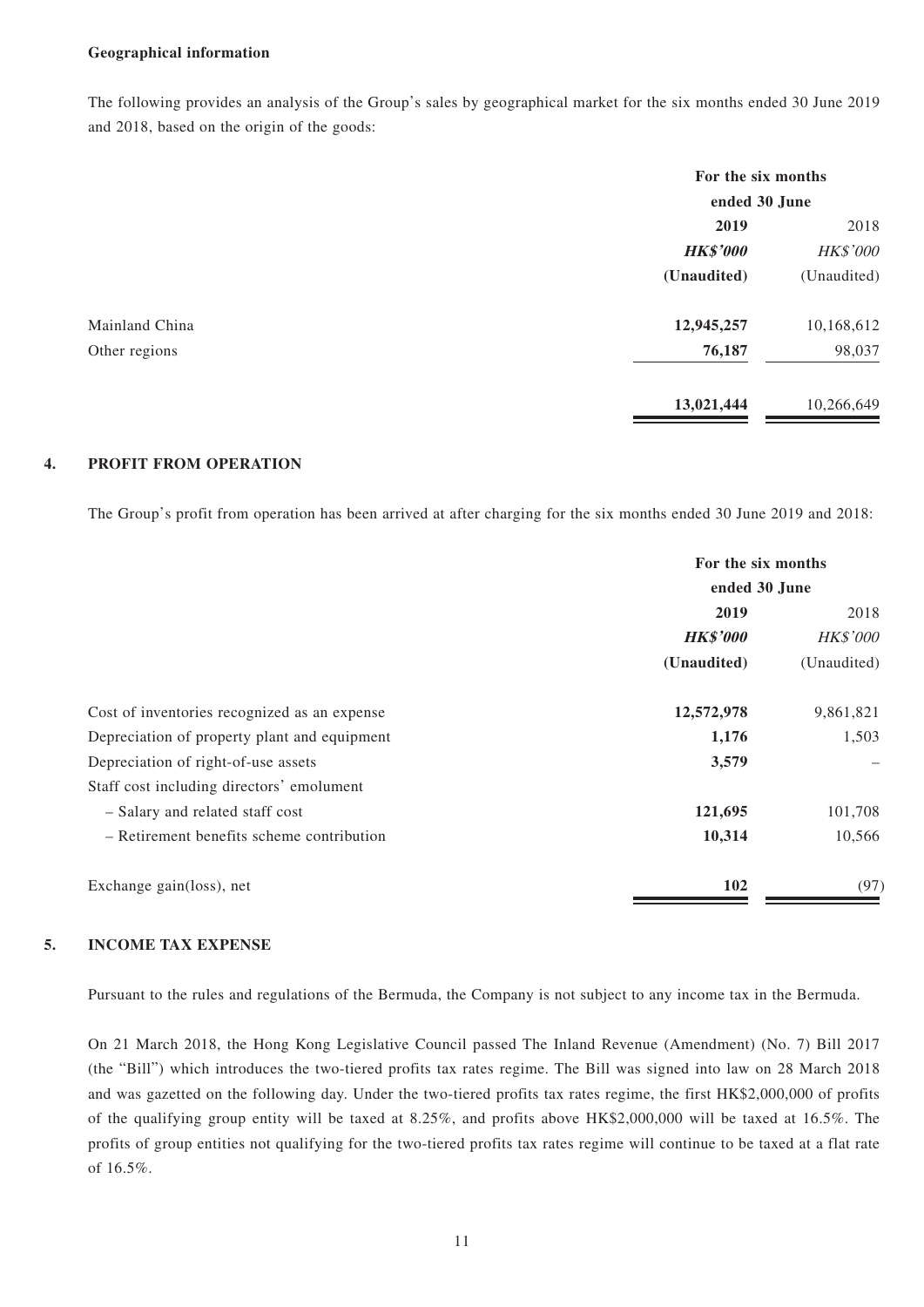Under the Law of the PRC on EIT (the "EIT Law") and Implementation Regulation of the EIT Law, the tax rates of Changhong IT Information Products Co., Ltd. ("CHIT"), Changhong IT Digital Technology Co., Ltd. ("Changhong IT Digital"), Sichuan Changhong IT Duolayouhuo E-commerce Co., Ltd are 25% for both years.

Beijing Changhong IT Intelligence System Co., Ltd, a wholly-owned subsidiary of the Company operating in the PRC, has been accredited as a "High and New Technology Enterprise" by the Ministry of Science and Technology of the PRC, and have been registered with the local tax authorities for enjoying the reduced 15% EIT rate. Accordingly, the profits derived by the subsidiary are subject to 15% EIT rate for the six months ended 30 June 2019. The qualification as a High and New Technology Enterprise will be subject to annual review by the relevant tax authorities in the PRC.

The Group did not have any significant unprovided deferred tax liabilities (including withholding tax) in respect of the period.

### **6. EARNINGS PER SHARE**

The calculation of the basic and diluted earnings per share attributable to owners of the Company is based on the following data:

|                                                             | For the three months<br>ended 30 June |                 | For the six months<br>ended 30 June |                 |  |
|-------------------------------------------------------------|---------------------------------------|-----------------|-------------------------------------|-----------------|--|
|                                                             | 2019                                  | 2018<br>2019    |                                     | 2018            |  |
|                                                             | <b>HK\$'000</b>                       | <b>HK\$'000</b> | <b>HK\$'000</b>                     | <b>HK\$'000</b> |  |
|                                                             | (Unaudited)                           | (Unaudited)     | (Unaudited)                         | (Unaudited)     |  |
| <b>Earnings</b>                                             |                                       |                 |                                     |                 |  |
| Profit for the period attributable to owners of the Company | 68,351                                | 74,948          | 163,055                             | 136,148         |  |
|                                                             | 2019                                  | 2018            | 2019                                | 2018            |  |
|                                                             | $\boldsymbol{\it v00}$                | '000'           | $\boldsymbol{\delta}$               | '000            |  |
| <b>Number of Share</b>                                      |                                       |                 |                                     |                 |  |
| Weighted average number of ordinary shares and              |                                       |                 |                                     |                 |  |
| convertible preference shares for the purpose of            |                                       |                 |                                     |                 |  |
| basic and diluted earnings per share                        | 2,570,520                             | 2,570,520       | 2,570,520                           | 2,570,520       |  |

As there were no potentially dilutive shares during the three months and the six months ended 30 June 2019 and 30 June 2018, the diluted earnings per share was same as basic earnings per share.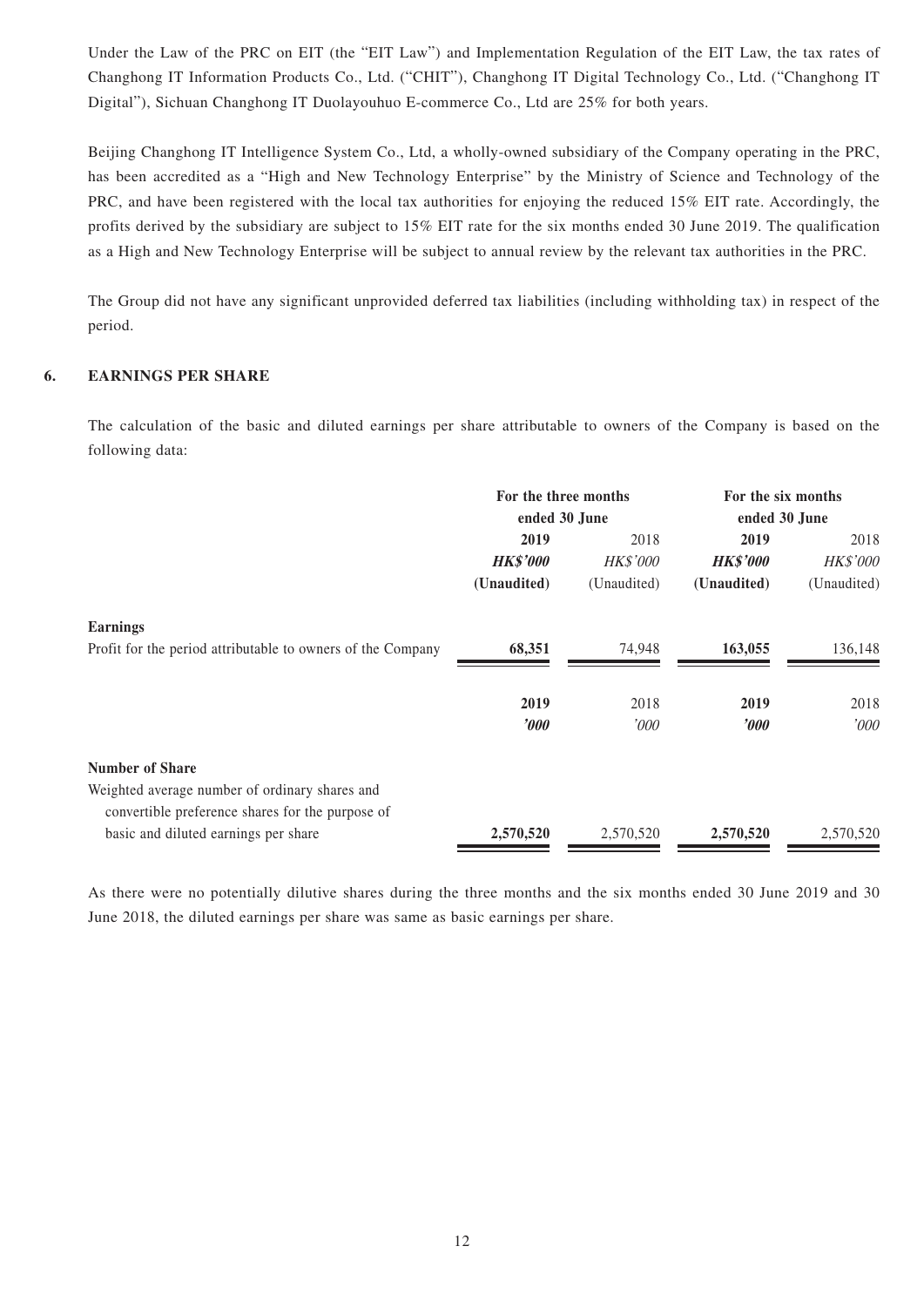### **7. TRADE AND BILLS RECEIVABLES**

The Group allows a credit period ranging from 30 to 180 days to its third party trade customers. Before accepting any new customer, the Group assesses the potential customer's credit quality and defines credit limits by customer. Credit limits attributed to customers are reviewed twice a year.

The following is an aged analysis of trade and bills receivables, net of allowance for doubtful debts, based on invoice date at the end of the reporting period which approximated the respective revenue recognition dates:

|                  | As at           | As at       |
|------------------|-----------------|-------------|
|                  | 30 June         | 31 December |
|                  | 2019            | 2018        |
|                  | <b>HK\$'000</b> | HK\$'000    |
|                  | (Unaudited)     | (Audited)   |
| Within 30 days   | 1,150,098       | 696,701     |
| $31 - 60$ days   | 982,368         | 363,149     |
| $61 - 90$ days   | 227,058         | 194,561     |
| $91 - 180$ days  | 192,128         | 94,792      |
| $181 - 365$ days | 65,239          | 36,714      |
| Over 1 year      | 53,111          | 28,036      |
|                  | 2,670,002       | 1,413,953   |

### **8. TRADE AND BILLS PAYABLES**

The ageing analysis of trade and bills payables, based on date of receipt of goods, is as follows:

|                  | As at           | As at           |
|------------------|-----------------|-----------------|
|                  | 30 June         | 31 December     |
|                  | 2019            | 2018            |
|                  | <b>HK\$'000</b> | <b>HK\$'000</b> |
|                  | (Unaudited)     | (Audited)       |
| Within 30 days   | 1,349,978       | 2,161,954       |
| $31 - 60$ days   | 842,555         | 452,173         |
| $61 - 90$ days   | 199,135         | 69,695          |
| $91 - 180$ days  | 173,312         | 59,938          |
| $181 - 365$ days | 19,651          | 25,086          |
| Over 1 year      | 46,038          | 39,134          |
|                  | 2,630,669       | 2,807,980       |

The credit period on purchase of goods is ranging from 30 to 120 days (2018: 30 to 120 days). The Group has financial risk management policies in place to ensure that all payables are settled within the credit timeframe.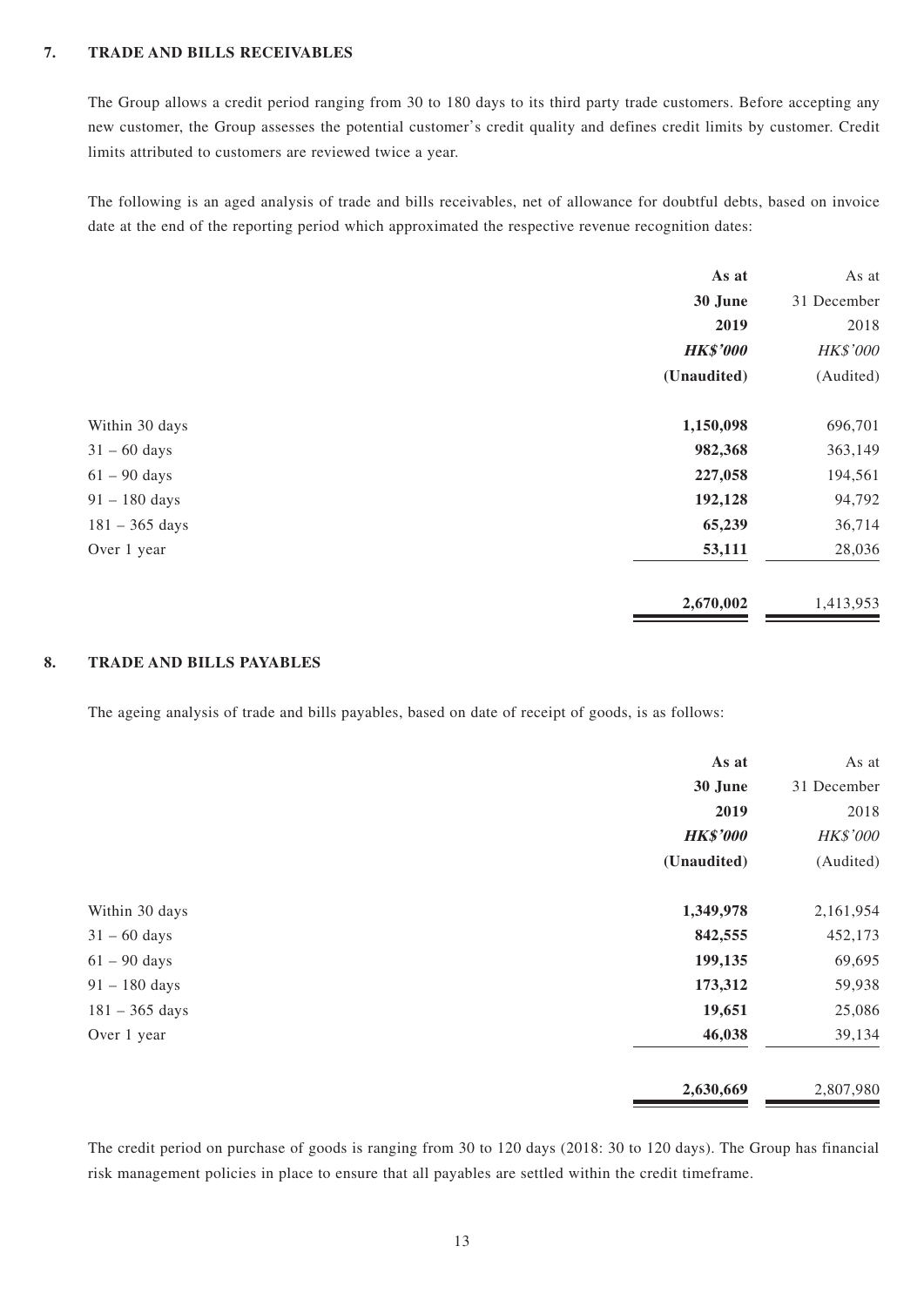### **9. BORROWINGS**

The following provides an analysis of the Group's borrowings:

|                               | As at           | As at       |
|-------------------------------|-----------------|-------------|
|                               | 30 June         | 31 December |
|                               | 2019            | 2018        |
|                               | <b>HK\$'000</b> | HK\$'000    |
|                               | (Unaudited)     | (Audited)   |
| Loan from a fellow subsidiary | 29,556          |             |
| Bank borrowings               | 1,310,614       | 880,466     |
|                               | 1,340,170       | 880,466     |
| Secured                       | 280,828         |             |
| Unsecured                     | 1,059,342       | 880,466     |
|                               | 1,340,170       | 880,466     |
| Carrying amount repayable*:   |                 |             |
| Within one year               | 1,340,170       | 880,466     |

\* The amounts due are based on scheduled repayment dates set out in the loan agreements.

The loan from a fellow subsidiary represents the advance from Sichuan Changhong Group Finance Co., Ltd.(四川長虹 集團財務有限公司) as at 30 June 2019. The balance was unsecured, bearing interest at a fixed rate at 5% per annum and repayable within one year.

The range of effective interest rates (which are also equal to contracted interest rates) due in the Group's borrowings for the period ended 30 June 2019 is fixed from 2.45% to 7% (2018: 1.48% to 5.44%).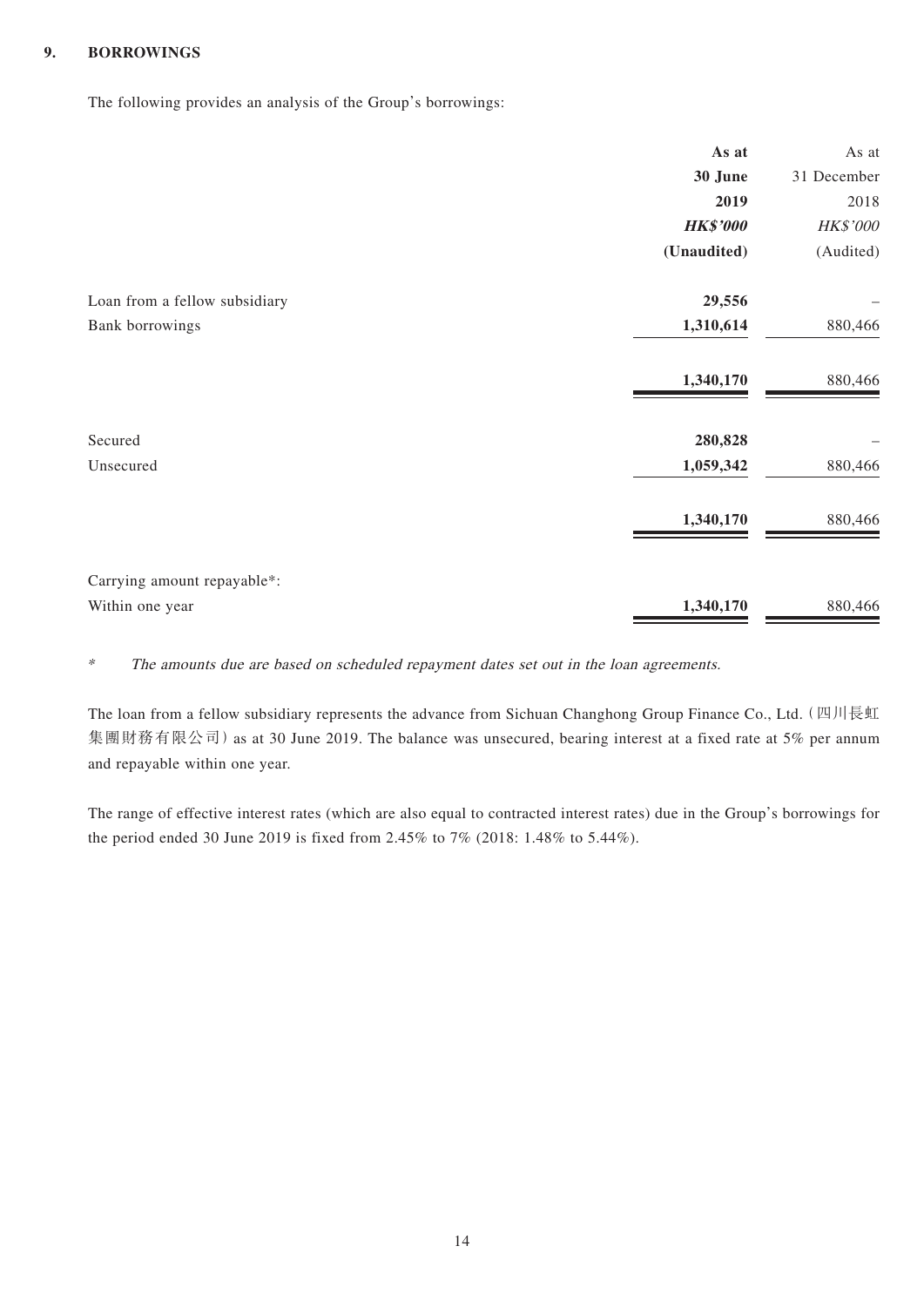## **DIVIDEND**

The Board does not recommend the payment of any dividend for the six months ended 30 June 2019 (2018: Nil).

The payment of a final dividend of HK\$0.03 per ordinary share and preference share for the year ended 31 December 2018, totalling approximately HK\$77.1 million, had been resolved at the annual general meeting of the Company held on 17 May 2019. The date of payment was on 12 June 2019.

## **BUSINESS REVIEW**

In the first half of 2019, factors such as the escalating China-US trade frictions resulted in major fluctuations of the Chinese economy, which grew at a slower pace. Nevertheless, the overall national economy remained stable and progressive, running within its reasonable range. In the first half of the year, the Group continued with its business policy of "Professional Exploration and Growth of Value", as it coordinated with upstream manufacturers to promote the application of cutting-edge technologies such as artificial intelligence, the internet of things, big data and cloud computing, leveraging new technologies to develop industry and technological solutions and establish a multi-dimensional distribution system. During the period, the Group completed the setting up of a VIE (variable interest entity) structure, which has created the condition for the internet distribution business in respect of model innovation and upgrade.

For the first half of 2019, the Group recorded a revenue of approximately HK\$13,021.44 million, representing an increase of 26.83% as compared with that in the corresponding period of last financial year. Overall gross profit margin stood at 3.41% for the first half of the year, which represented a decline of approximately 0.52% from that in the corresponding period of last financial year, mainly due to the greater sales contribution from product lines with lower gross profit margin. Profit attributable to shareholders was approximately HK\$163.06 million in the first half of 2019, representing an increase of approximately 19.76% as compared with that in the corresponding period of last financial year. Basic earnings per share amounted to HK6.34 cents, representing an increase of approximately HK1.04 cents as compared with HK5.30 cents in the corresponding period of last financial year.

The Group carried on strengthening its information technology development as well as transforming and optimising the business process so as to improve its operational and management efficiency. In addition, the Group adhered to strict credit management and accounts receivable management, with enhanced control over operational risks. Over the first half of the year, the Group recorded a slowdown in both payment collection and turnover of accounts receivable compared with the corresponding period of last financial year, as a result of the expansion of the e-commerce sales business and the growth of IT corporate products sales. In the first half of the year, the Group conducted strong cost control, with a lower comprehensive cost rate and a marginally higher financial cost rate compared with the same period of last year.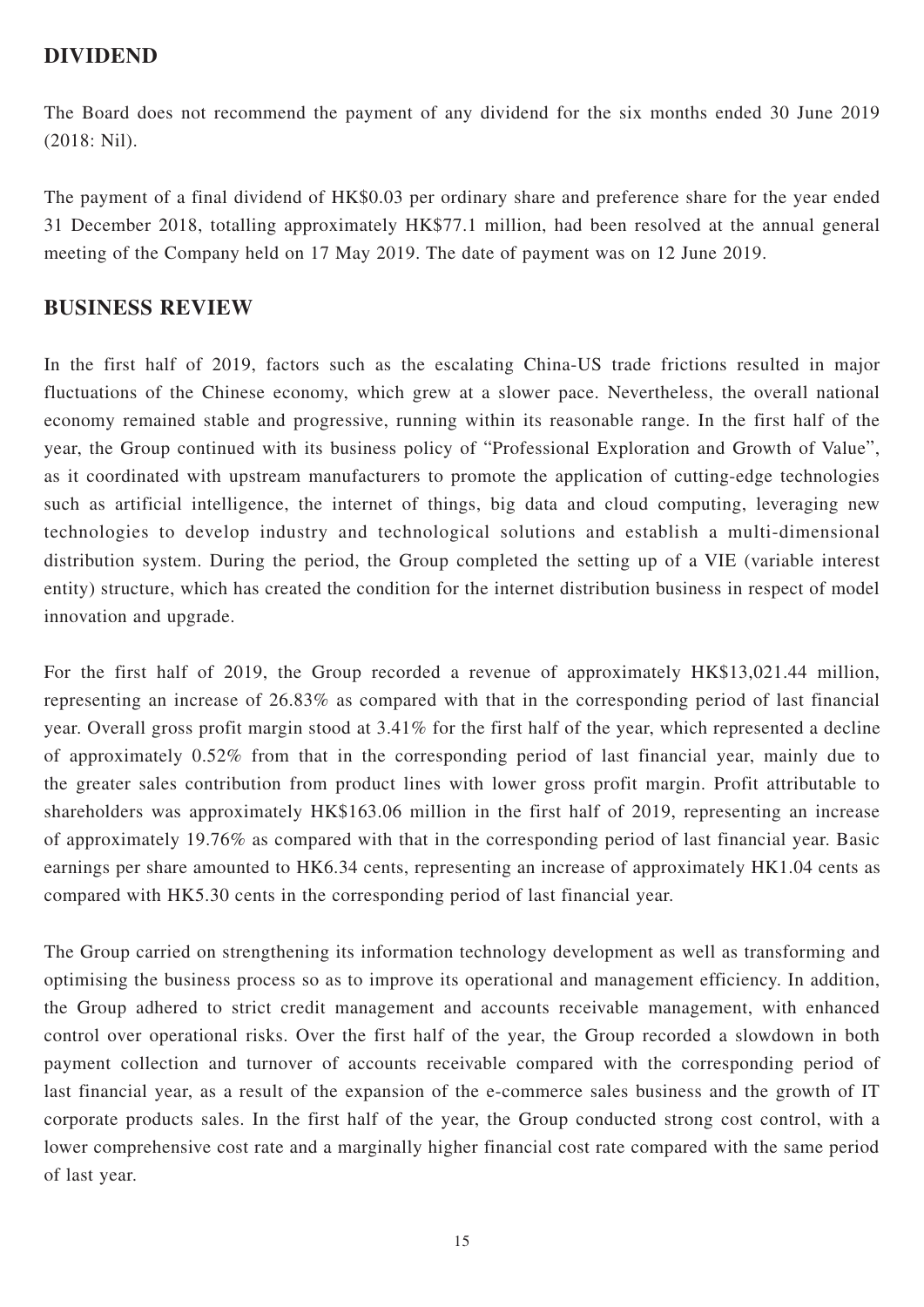Below sets out an analysis of turnover and profit of the three operating segments of the Company for the six months ended 30 June 2019 (the fluctuation of exchange rate of Renminbi might affect the amount/ percentage of the segment):

**IT consumer products distribution business:** In response to the shrinking PC market demand, this business segment worked on improving the proportion of value-oriented business for higher turnover efficiency and stable revenue, whilst striving to boost the sales of intelligent terminal products. Its revenue rose to HK\$5,437.39 million with a 2.56% increase over the same period of last year, and its profit increased by 9.44% to HK\$122.09 million.

**IT corporate products distribution business:** This business segment proactively introduced product lines that were powered by new technology, worked on such solutions as big data exploration at a steady pace, expanded channels in an in-depth manner, and was agile in capturing market opportunities. As a result, its sales scale and income continued to grow in the first half of the year, with revenue and profit up by 13.11% and 9.19% to HK\$3,657.28 million and HK\$159.27 million respectively as compared with the same period of last year.

**Other business:** Due to a major increase in smartphone sales, revenue from this business segment surged by 126.77% to HK\$3,926.79 million as compared with the corresponding period of last year, while profit of the segment grew by 52.91% to HK\$21.09 million.

Mr. Li Jin has tendered his resignation as executive Director with effect from 15 January 2019 in order to devote more time to his other business commitment. Mr. Li Jin also ceased to be the alternate director of Mr. Zhao Yong, the chairman of the Board and an executive Director, with effect from 15 January 2019. For further details, please refer to the announcement of the Company dated 15 January 2019.

With effect from the conclusion of the annual general meeting of the Company held on 17 May 2019, each of Mr. Robert Ip Chun Chung and Mr. Sun Dongfeng has retired as an independent nonexecutive Director and ceased to be a member of each of the audit committee of the Company (the "Audit Committee"), the nomination committee of the Company (the "Nomination Committee") and the remuneration committee of the Company (the "Remuneration Committee") and Mr. Cheng Yuk Kin has retired as independent non-executive Director and ceased to be a member of the Audit Committee. With effect from 17 May 2019, Mr. Gao Xudong has been appointed as an independent non-executive Director and a member of each of the Audit Committee and Nomination Committee, and Mr. Meng Qingbin has been appointed as an independent non-executive Director and a member of each of the Audit Committee and Remuneration Committee. For further details, please refer to the announcement of the Company dated 17 May 2019.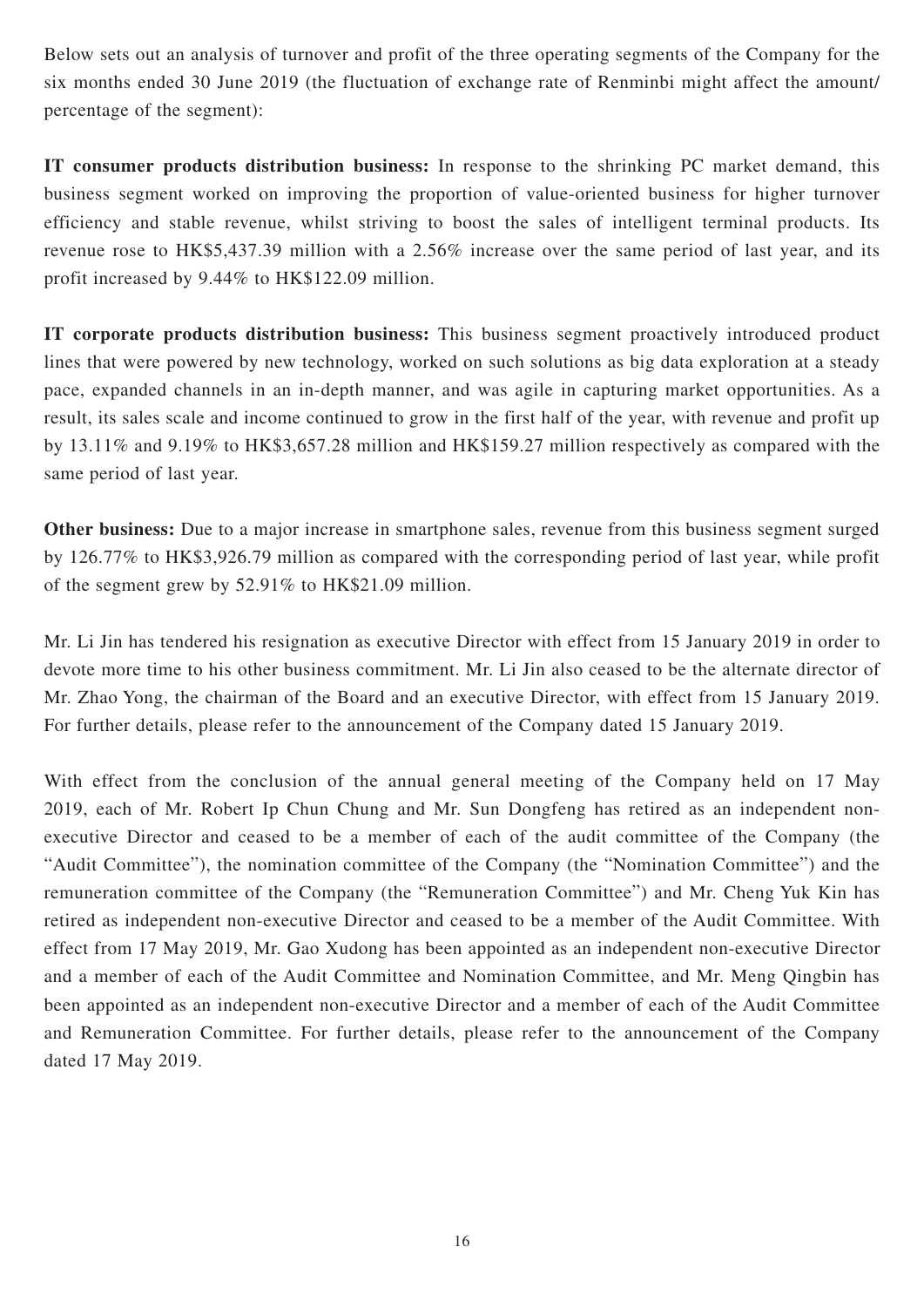To expand the Group's e-commerce business, on 12 April 2019, Sichuan Changhong Jiahua Digital Technology Co., Ltd.\*(四川長虹佳華數字技術有限公司, the "WFOE"), Sichuan Changhong Cloud Computing Company Limited\*(四川長虹雲計算有限公司, the "OPCO"), and Sichuan Changhong Electronics Holding Group Co., Ltd.(四川長虹電子控股集團有限公司)entered into the VIE Agreements. Through the VIE Agreements, the WFOE will have effective control over the finance and operation of the OPCO and will enjoy the entire economic interests and benefits generated by the OPCO. The Group intends for the OPCO to establish a new business-to-business e-commerce platform, which will connect third-party merchants with each other. The VIE Agreements had been approved by the shareholders at the special general meeting of the Company held on 17 May 2019. For further details, please refer to the announcements of the Company dated 12 April 2019 and 17 May 2019, and the circular of the Company dated 30 April 2019.

## **OUTLOOK**

The second half of 2019 is confronted by slower growth of the global economy, changing monetary policies among major economies, a myriad of uncertainties in the China-US trade frictions as well as fresh downward pressure for the economic growth rate of China. This, however, is in tandem with overall controllable risks as countercyclical economic policies further unleash their effect. The fifth mobile communications technology ("5G") offers crucial support to high-quality economic development, with 5G development to lead the advancement and upgrade of relevant technology industries as well as promote the expansion and upgrade of information consumption. Endeavouring to promote its strategic upgrade to become an ICT comprehensive service provider, the Group will maintain its operation strategy of "All Channels, Specialisation, New Distribution, and Good Partners", regard "Professional Exploration and Growth of Value" as its operational policy, follow the fresh trends in industry development and take the initiative to expand the product offerings powered by new technology. Meanwhile, with timely awareness of market demand, the Group will quicken its innovation and accumulation of technological, industrial and professional solutions, never cease to bolster its professional service capability and profitability, help its clients undergo digital transformation and make greater contributions to shareholders.

## **LIQUIDITY AND FINANCIAL RESOURCES**

For the period under review, the Group's financial and liquidity positions remained healthy and stable. As at 30 June 2019, the Group's total interest-bearing borrowings amounted to approximately HK\$1,340 million and its cash and bank balances amounted to approximately HK\$431 million. Net current assets of the Group was approximately HK\$1,720 million. The management is confident that the Group's financial resources is sufficient for its daily operations. The net gearing ratio (total net debt/total shareholders' equity) of the Group as at 30 June 2019 was 2.44 times.

## **PLEDGE OF ASSETS**

The Group did not have any mortgage or charge over its fixed assets as at 30 June 2019 (2018: Nil).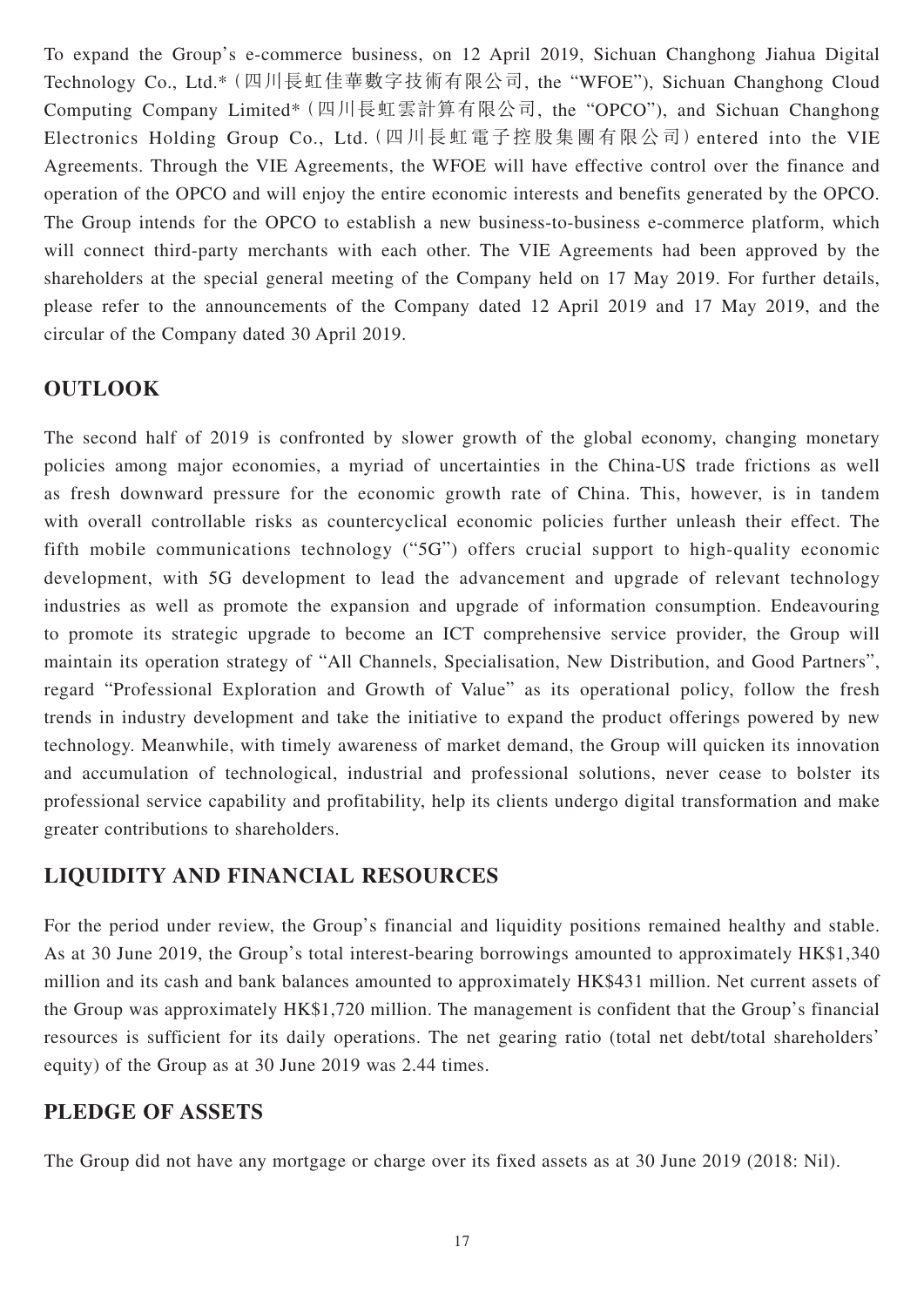# **EXPOSURE TO FLUCTUATION IN EXCHANGE RATES AND RELATED HEDGES**

The Group's monetary assets and liabilities and transactions are principally denominated in Renminbi, Hong Kong dollars and United Stated dollars. As the spread of exchange rate of Renminbi is locked and the exchange rate between Hong Kong dollars and United States dollars is pegged, the Group believes its exposure to exchange risk is minimal. The Group had carried out the exchange rate lock to part of exposures. The Group will however continue to monitor the situation and assess whether any hedging arrangement is necessary.

As at 30 June 2019, the Group did not have any foreign currency investments which have been hedged by currency borrowings and other hedging instruments.

## **TREASURY POLICY**

Cash and bank deposits of the Group are either in Renminbi, Hong Kong dollars and United States dollars. The Group conducts its core business transaction mainly in Renminbi, Hong Kong dollars and United States dollars. The Group did not use any derivative instruments to hedge its foreign currency exposure as the Group considered its foreign currency exposure is insignificant.

## **CONTINGENT LIABILITIES**

As at 30 June 2019 and 31 December 2018, the Group (i) endorsed certain bills receivable for the settlement of trade and other payables; and (ii) discounted certain bills receivable to banks for raising of cash. In the opinion of the directors of the Company, the Group has transferred the significant risks and rewards relating to these bills receivable, and the Group's obligations to the corresponding counterparties were discharged in accordance with the commercial practice in the PRC and the risk of default in payment of the endorsed and discounted bills receivable is low because all endorsed and discounted bills receivable are issued and guaranteed by the reputable banks in the PRC. As a result, the relevant assets and liabilities were not recognised in the consolidated financial statements. The maximum exposure to the Group that may result from the default of these endorsed and discounted bills receivable at the end of each reporting period are as follows:

|                                                                    | As at           | As at           |
|--------------------------------------------------------------------|-----------------|-----------------|
|                                                                    | 30 June         | 31 December     |
|                                                                    | 2019            | 2018            |
|                                                                    | <b>HK\$'000</b> | <b>HK\$'000</b> |
|                                                                    | (Unaudited)     | (Audited)       |
| Settlement of trade and other payables                             | 135,952         | 181,480         |
| Discounted bills for raising of cash                               | 438,562         | 168,282         |
| Outstanding endorsed and discounted bills receivable with recourse | 574,514         | 349,762         |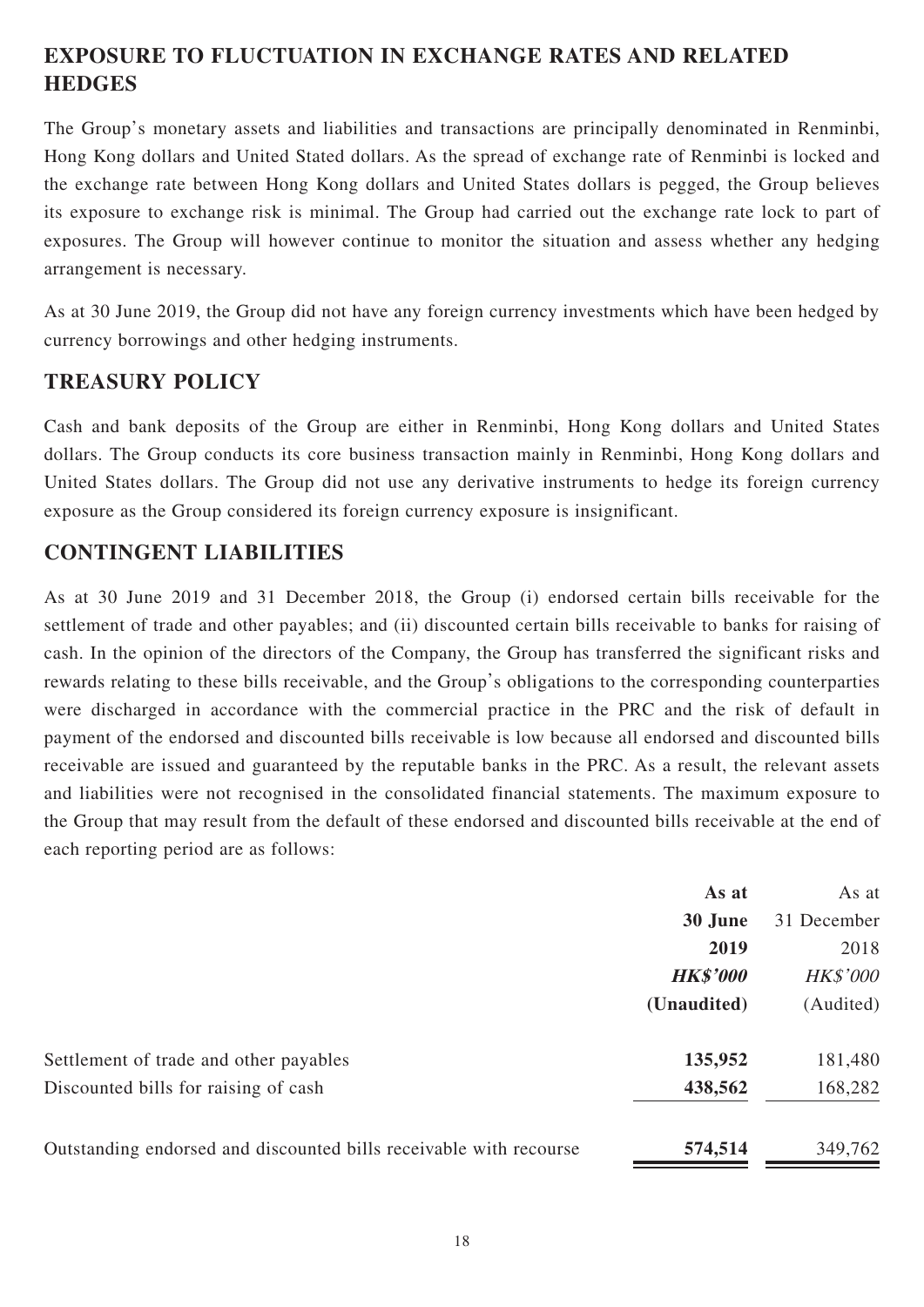As at 30 June 2019, the outstanding endorsed and discounted bills receivable are aged within 270 days (as at 31 December 2018: 180 days).

# **SIGNIFICANT INVESTMENTS, MATERIAL ACQUISITIONS AND DISPOSALS OF SUBSIDIARIES, ASSOCIATES AND JOINT VENTURES**

The Group did not have any significant investments, acquisitions or disposals of subsidiaries, associates and joint ventures during the six months ended 30 June 2019.

## **FUTURE PLANS FOR MATERIAL INVESTMENTS AND CAPITAL ASSETS**

As at 30 June 2019, the Group had no material capital commitments and no future plans for material investments or capital assets.

## **EVENTS AFTER THE REPORTING PERIOD**

There are no significant events that might affect the Group after the reporting period up to the date of this announcement.

## **EMPLOYMENT AND REMUNERATION POLICY**

As at 30 June 2019, the total number of the Group's staff was 1,037 (as at 30 June 2018: 1,000). The Group remunerates its employees based on their performance, experience and prevailing industry practice. The Group provides retirement benefit for its employees in Hong Kong in form of mandatory provident fund, and pays social pension insurance and housing provident fund for its employees in China in accordance with the local laws and regulations.

## **COMPLIANCE WITH THE CORPORATE GOVERNANCE CODE**

To the best knowledge of the Board, the Company had complied with the code provisions set out in the Corporate Governance Code contained in Appendix 15 of the GEM Listing Rules throughout the six months ended 30 June 2019.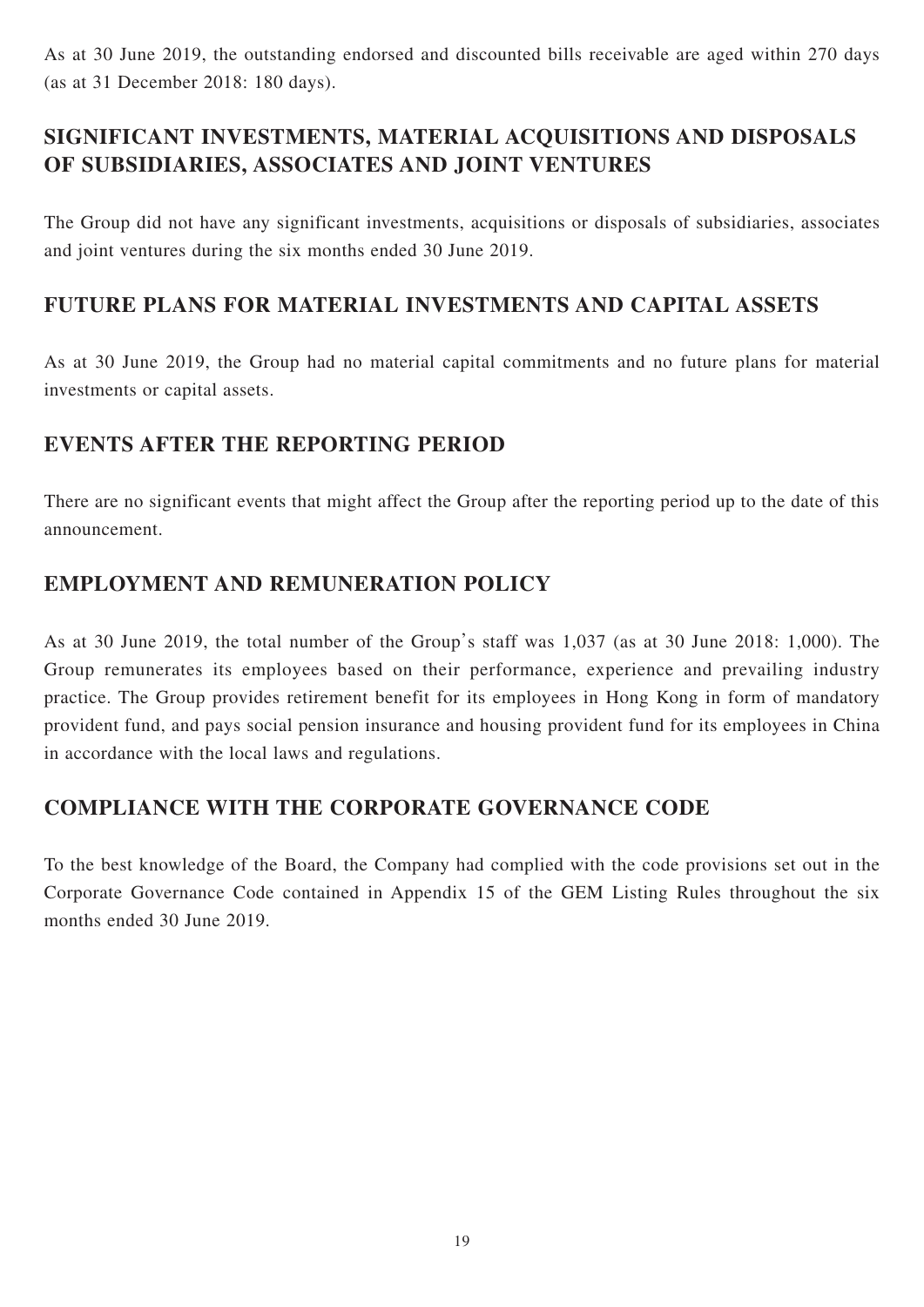## **AUDIT COMMITTEE AND REVIEW OF INTERIM RESULTS**

Pursuant to Rule 5.28 of the GEM Listing Rules, the Company established an audit committee with written terms of reference aligned with the provision of the code provisions set out in Appendix 15 of the GEM Listing Rules.

The primary responsibilities of the audit committee of the Company (the "Audit Committee") are to review and supervise the financial reporting process and internal control system of the Group. The members of the Audit Committee are Mr. Jonathan Chan Ming Sun (chairman of the committee), Mr. Gao Xudong and Mr. Meng Qingbin.

The financial information in this announcement has not been reviewed or audited by the external auditor of the Company but the Audit Committee has reviewed the Group's results for the six months ended 30 June 2019.

## **REMUNERATION COMMITTEE**

The primary responsibilities of the remuneration committee of the Company (the "Remuneration Committee") are to review and make recommendation for the remuneration policy of the directors and senior management. The members of the Remuneration Committee are Mr. Jonathan Chan Ming Sun (chairman of the committee), Mr. Zhu Jianqiu and Mr. Meng Qingbin.

## **NOMINATION COMMITTEE**

The primary responsibilities of the nomination committee of the Company (the "Nomination Committee") are to formulate nomination policy and make recommendation to the Board on nomination and appointment of directors and board succession. The members of the Nomination Committee are Mr. Zhao Yong (chairman of the committee), Mr. Jonathan Chan Ming Sun and Mr. Gao Xudong.

# **PURCHASE, SALE AND REDEMPTION OF THE COMPANY'S LISTED SECURITIES**

During the six months ended 30 June 2019, neither the Company nor any of its subsidiaries had purchased, sold or redeemed any of the Company's listed securities.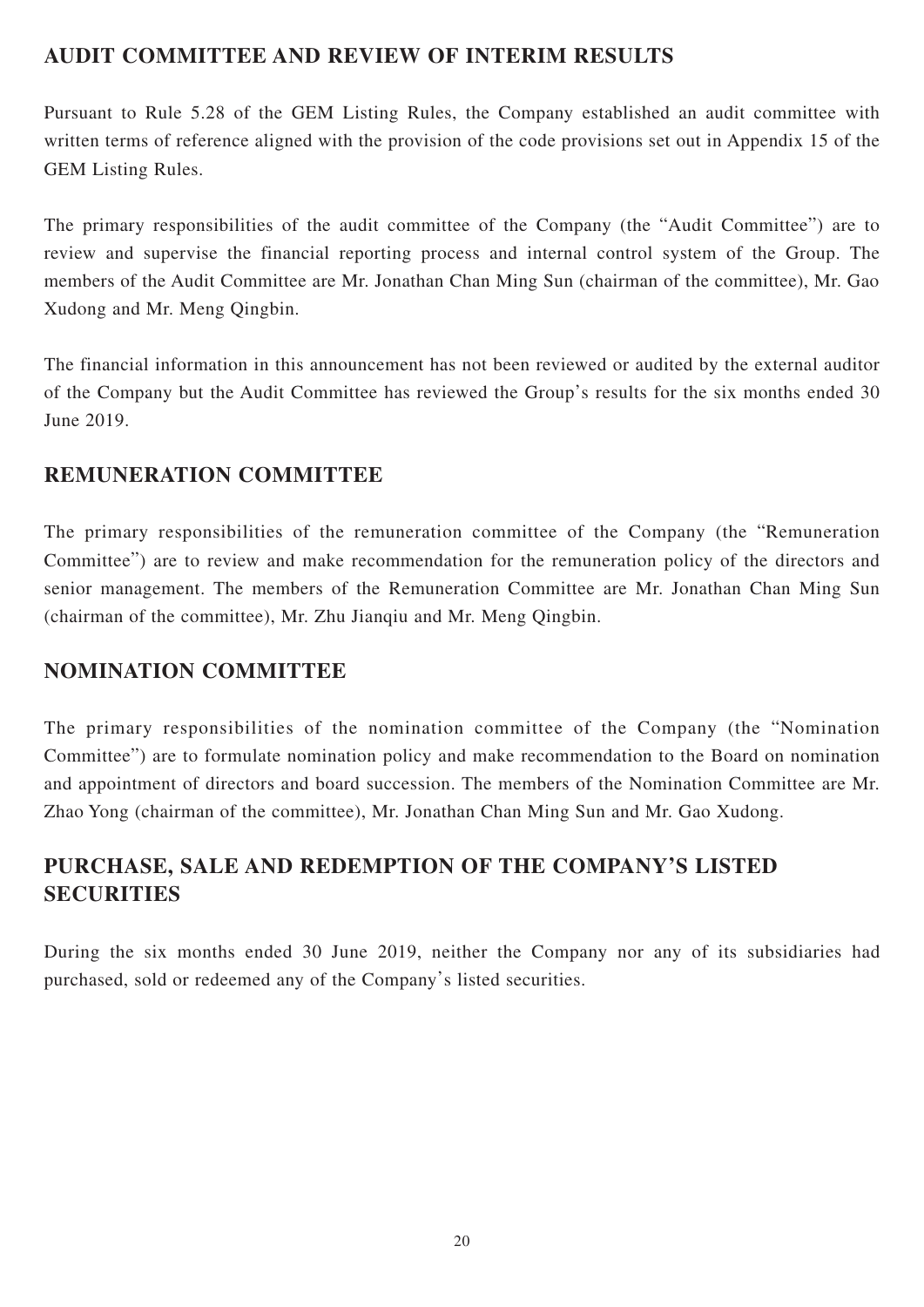# **INTERESTS AND SHORT POSITIONS OF THE DIRECTORS AND CHIEF EXECUTIVE IN THE COMPANY**

As at 30 June 2019, the interests or short positions of the Directors and chief executive of the Company in the shares, underlying shares or debentures of the Company and its associated corporations (within the meaning of Part XV of the Securities and Futures Ordinance (Chapter 571 of the laws of Hong Kong) (the "SFO")) which are required (a) to be notified to the Company and the Stock Exchange pursuant to Divisions 7 and 8 of Part XV of the SFO (including interests or short positions which they are taken or deemed to have under such provisions of the SFO); or (b) pursuant to Section 352 of the SFO, to be entered in the register referred to therein; or (c) have to be notified to the Company and the Stock Exchange pursuant to the required standards of dealing by directors as referred to in Rule 5.46 of the GEM Listing Rules were as follows:

## **Interests in shares**

|                                         |                                         | Number of<br>ordinary         | Approximate<br>percentage of |
|-----------------------------------------|-----------------------------------------|-------------------------------|------------------------------|
| <b>Name of Director</b>                 | Capacity                                | shares interested<br>(Note 1) | interest                     |
| Mr. Zhu Jianqiu ("Mr. Zhu")<br>(Note 2) | Interest in a controlled<br>corporation | $82,415,762$ (L)              | 5.67%                        |

Note:

(1) (L) represents long position.

(2) Mr. Zhu is the sole shareholder of the Typical Faith Limited, which in turn held the 82,415,762 ordinary shares of the Company (the "Shares").

Save as disclosed above, as at 30 June 2019, none of the Directors or chief executive of the Company had interests in any shares, underlying shares or debentures of the Company or any of its associated corporations (within the meaning of Part XV of the SFO) which are required (a) to be notified to the Company and the Stock Exchange pursuant to Divisions 7 and 8 of Part XV of the SFO (including interests or short positions which they are taken or deemed to have under such provisions of the SFO); or (b) pursuant to section 352 of the SFO, to be entered in the register referred to therein; or (c) have to be notified to the Company and the Stock Exchange pursuant to the required standards of dealing by directors as referred to in Rule 5.46 of the GEM Listing Rules.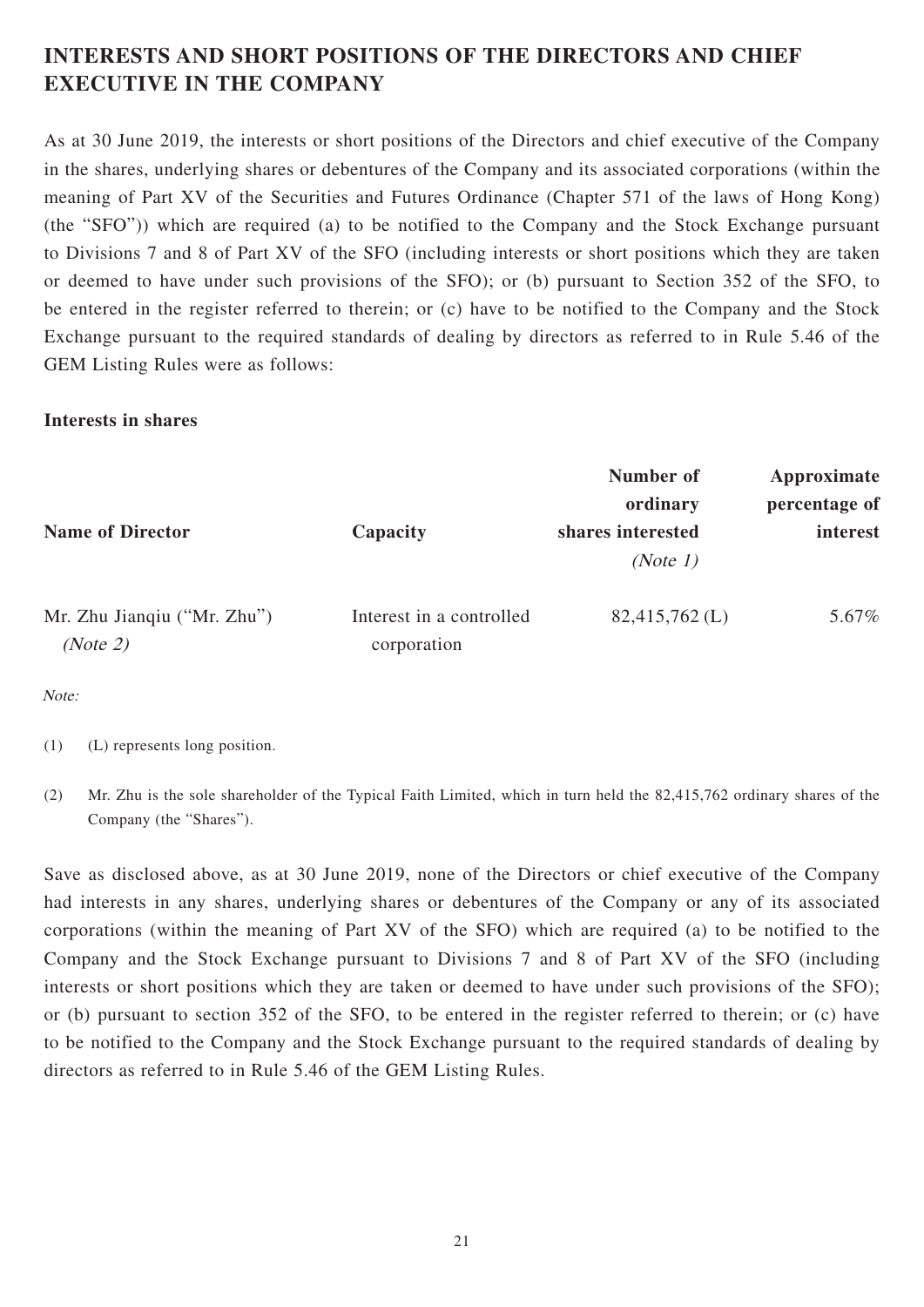## **DIRECTORS' RIGHTS TO ACQUIRE SHARES OR DEBENTURES**

At no time during the six months ended 30 June 2019 were rights to acquire benefits by means of the acquisition of shares in or debentures of the Company granted to any Director or their respective spouse or minor children, or were any such rights exercised by them; or was the Company, its holding company, or any of its subsidiaries a party to any arrangement to enable the Directors to acquire such rights in any other body corporate. Up to the date of this announcement, the Company has not granted any share options to the Directors.

# **INTERESTS AND SHORT POSITIONS OF THE SUBSTANTIAL SHAREHOLDERS IN THE COMPANY**

So far as was known to the Directors, as at 30 June 2019, the persons or companies (not being a Director or chief executive of the Company) whose interests or short positions in the Shares or underlying shares or debentures of the Company which would fall to be disclosed or were notified to the Company and the Stock Exchange pursuant to the positions under Divisions 2 and 3 of Part XV of the SFO as recorded in the register required to be kept under section 336 of the SFO or who were directly or indirectly deemed to be interested in 5% or more of the nominal value of any class of share capital carrying rights to vote in all circumstances at general meetings of any member of the Group were as follows:

| Name of substantial shareholder                                                                   | Capacity                                   | <b>Class of shares</b> | Number of<br>shares interested<br>(Note 1) | Approximate<br>percentage of<br>interest in<br>relevant class<br>of shares<br>(Note 2) |
|---------------------------------------------------------------------------------------------------|--------------------------------------------|------------------------|--------------------------------------------|----------------------------------------------------------------------------------------|
| Sichuan Changhong Electric Co., Limited<br>("Sichuan Changhong")                                  | Interests of controlled<br>corporation and | Ordinary               | $1,008,368,000$ (L) (Note 3)               | 69.32%                                                                                 |
|                                                                                                   | beneficial owner                           | Preference             | $1,115,868,000$ (L) (Note 4)               | 100.00%                                                                                |
| Changhong (Hong Kong) Trading Limited<br>("Changhong Hong Kong")                                  | Interests of controlled<br>corporation and | Ordinary               | 913,000,000 (L) (Note 5)                   | 62.76%                                                                                 |
|                                                                                                   | beneficial owner                           | Preference             | 1,115,868,000 (L) (Note 4)                 | 100.00%                                                                                |
| Fit Generation Holding Limited<br>("Fit Generation")                                              | Beneficial owner                           | Ordinary<br>Preference | 897,000,000 (L)<br>$1,115,868,000$ (L)     | 61.66%<br>100.00%                                                                      |
|                                                                                                   |                                            |                        |                                            |                                                                                        |
| Sichuan Investment Management<br>Company Limited<br>("Sichuan Investment Management")<br>(Note 6) | Beneficial owner                           | Ordinary               | 83,009,340 (L)                             | 5.70%                                                                                  |
| Sichuan Provisional Investment<br>Group Company Limited<br>("Sichuan Investment") (Note 6)        | Interests of controlled<br>corporation     | Ordinary               | 83,009,340 (L)                             | 5.70%                                                                                  |
| Typical Faith Limited (Note 7)                                                                    | Beneficial owner                           | Ordinary               | 82,415,762 (L)                             | 5.67%                                                                                  |

## **Long positions in shares**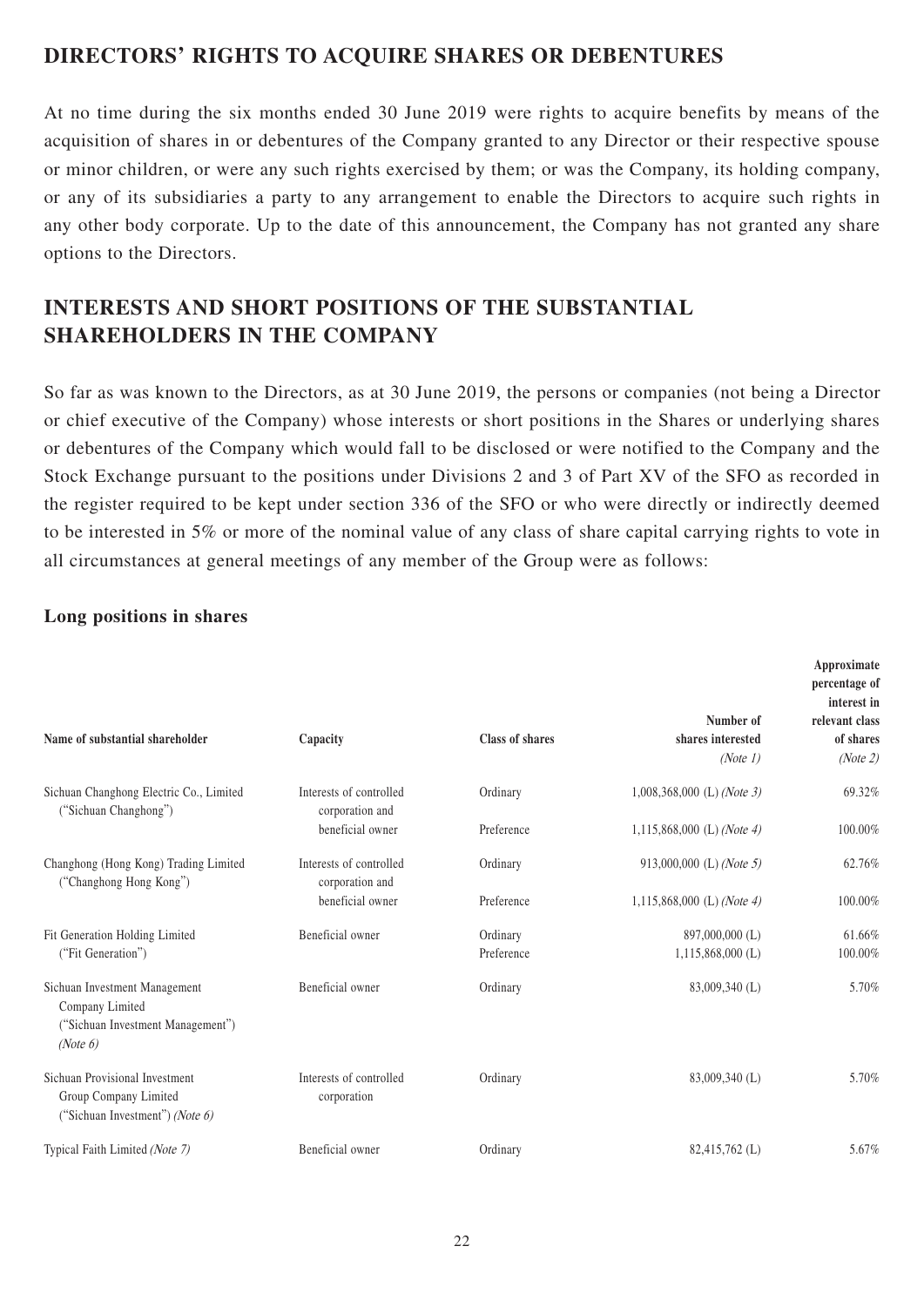### Notes:

- 1. (L) represents long position.
- 2. The percentages are calculated based on the total number of Shares and preference shares of the Company in issue as at 30 June 2019, which were 1,454,652,000 and 1,115,868,000, respectively.
- 3. Of the 1,008,368,000 Shares held by Sichuan Changhong, 95,368,000 Shares were held directly, 16,000,000 Shares were held through its wholly-owned subsidiary, Changhong Hong Kong and 897,000,000 Shares were held through Fit Generation, which is wholly-owned by Changhong Hong Kong. Sichuan Changhong is therefore deemed to be interested in the Shares held by Changhong Hong Kong and Fit Generation for the purpose of the SFO.
- 4. 1,115,868,000 preference shares were held by Fit Generation, which is wholly-owned by Changhong Hong Kong. Each of Sichuan Changhong and Changhong Hong Kong is therefore deemed to be interested in the preference shares of the Company held by Fit Generation for the purpose of the SFO.
- 5. Of the 913,000,000 Shares held by Changhong Hong Kong, 16,000,000 Shares were held directly and 897,000,000 Shares were held through Fit Generation. As Fit Generation is wholly-owned by Changhong Hong Kong, Changhong Hong Kong is deemed to be interested in the Shares held by Fit Generation for the purpose of the SFO.
- 6. Sichuan Investment Management is wholly-owned by Sichuan Investment, which is deemed to be interested in the Shares held by Sichuan Investment Management for the purpose of the SFO.
- 7. Typical Faith Limited is wholly-owned by Mr. Zhu.

Save as disclosed above, as at 30 June 2019, the Directors were not aware of any other person who had an interests or short position in the Shares or underlying shares or debentures of the Company which would fall to be disclosed under Divisions 2 and 3 of Part XV of the SFO, or who was interested in 5% or more of the nominal value of any class of share capital, or options in respect of such capital, carrying rights to vote in all circumstances at general meetings of the Company.

# **DIRECTOR'S AND CONTROLLING SHAREHOLDER'S INTEREST IN COMPETING BUSINESS**

Sichuan Changhong is a substantial shareholder of the Company established in the PRC of which shares are listed on the Shanghai Stock Exchange (Stock Code: 600839). Sichuan Changhong is principally engaged in the wholesale business of consumer home electronics items under the name of "Changhong".

Save as disclosed above, none of the Directors or the controlling shareholders of the Company or any of their respective close associates (as defined in the GEM Listing Rules) had any business or interest in a business which competes or may compete with the business of the Group and any other conflicts of interest which any person has or may have with the Group during the six months ended 30 June 2019.